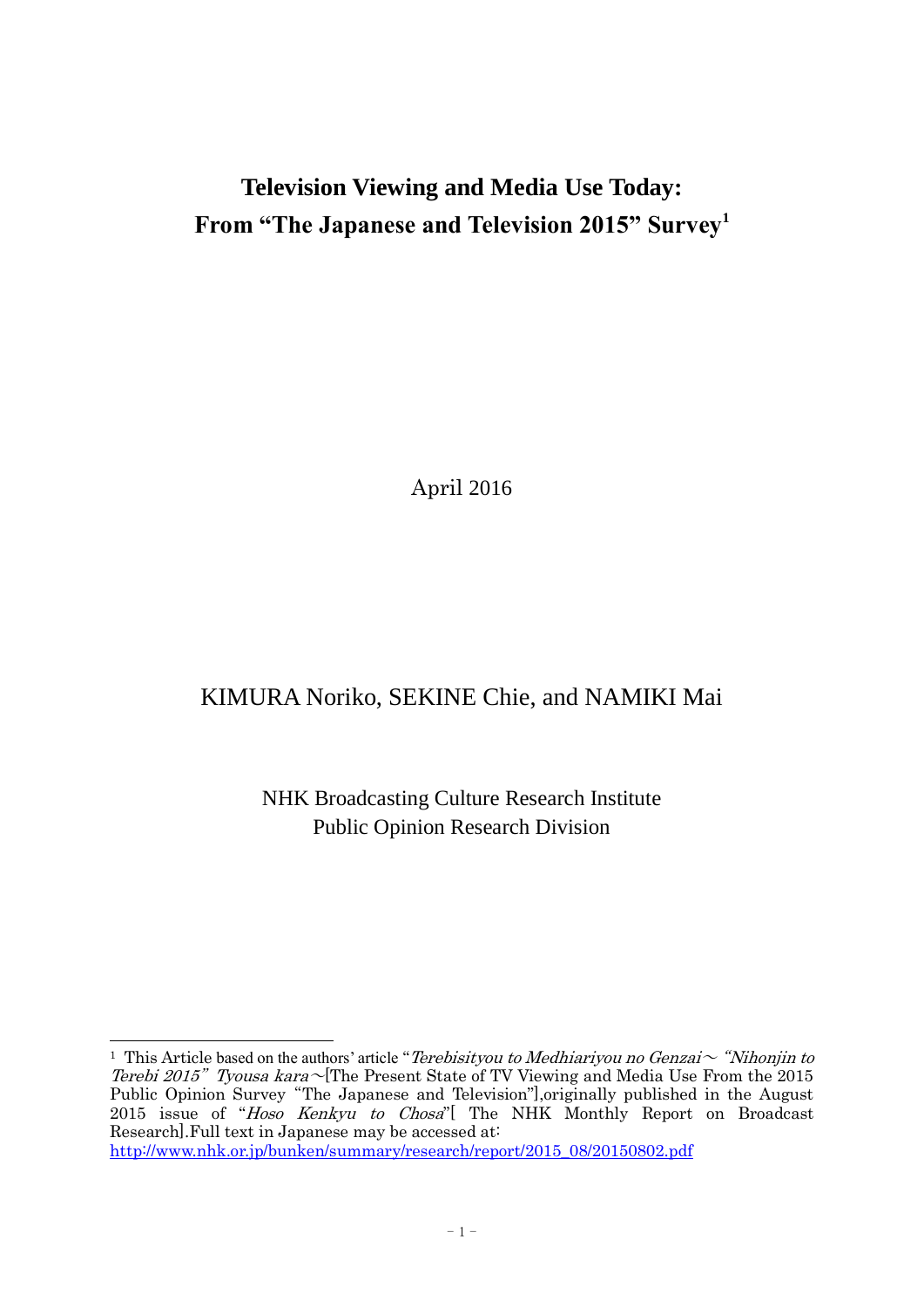#### **Abstract**

During February–March 2015, the NHK Broadcasting Culture Research Institute conducted "The Japanese and Television 2015" survey, a nationwide public opinion poll carried out every five years since 1985 to track popular attitudes and behavior toward television. In order to track changes over the long term, previous surveys examined not only television viewing behavior but also public attitudes toward television viewing. To better suit the current media environment, the question items for the 2010 survey were completely reviewed and revised, and the survey method was changed from face-to-face interview to drop-off and pick-up. This seventh survey details the changes that have taken place in the five years since 2010.

The first "Japanese and Television" survey was conducted in 1985. In the 30 years since then, viewers have continued to be satisfied with television, and it remains a familiar media in people's lives. However, the percentage of those who watch television every day has fallen under 80 percent and people also spend less time viewing television in real time (at time of broadcast). Watching recorded programs or Internet videos, which is commonplace among the younger generation, is now also widespread even among middle-aged and older generations. Positive attitudes toward television are declining among the middle-aged, who also see less need for television overall. Television's previously unassailable position for its news function and prompt updates of news and information is also being challenged. Viewer behavior and attitudes toward television and other media have clearly changed in the past five years, not just among the young but also among people in their 40s and 50s.

#### **Introduction**

 $\overline{a}$ 

Our report examines the results of "The Japanese and Television 2015" survey that was conducted in February and March 2015. Tracking popular attitudes and behavior toward television, this survey is the latest nationwide public opinion poll of the series carried out every five years since 1985. The surveys have detected long-term changes not only in television viewing behavior but also in public attitudes toward television viewing.

The first "The Japanese and Television" survey was conducted to analyze the gradual decline in television viewing that was observed in the mid-1970s, and was also intended to gauge popular attitudes.<sup>2</sup> Although viewing time increased again in the latter half of the 1980s, the television and media environment and research agenda have changed over the years with the spread of videos, video games, satellite broadcasting, cable television, and a greatly expanded number of channels available for viewing, as well as the growth in the number of Internet users and the appearance of a host of diverse services.

Survey question items have been revised as needed over the years but were completely reviewed and revised for the 2010 survey. The survey method was also changed from face-to-face interview to drop-off and pick-up, a method that yields responses with a fairly

<sup>2</sup> "Nihonjin to terebi" [The Japanese and Television 1985], *Hoso kenkyu to chosa*, August 2010 issue.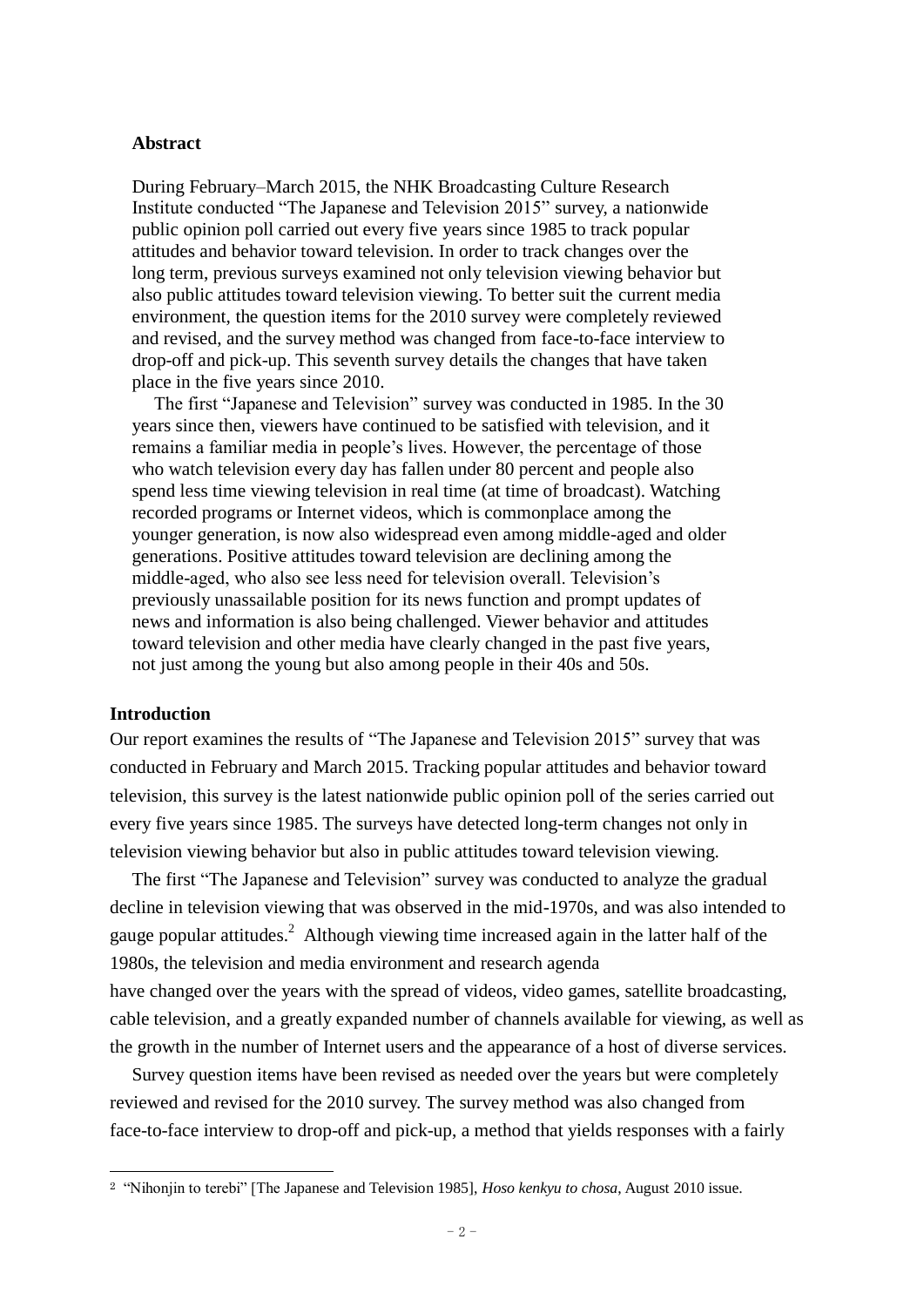high validity rate. But in order to conduct a time series analysis, in 2010 a parallel survey was conducted using the previous face-to-face interview method, and we analyzed the results of the two studies.<sup>3</sup>

The television and media environment has continued to evolve over the past five years with the spread of digital recording devices and smartphones and the start of a service allowing viewers to catch up on television programs they missed earlier. To reflect these changes, questions on viewing of videos and attitudes toward information were added to the 2015 survey. This is the second survey employing the drop-off and pick-up method, and in this report we will examine mainly the changes that have taken place since the previous survey in 2010. While it is not possible to make direct comparisons, we will also analyze changes in trends of responses to related questions posed in the surveys from 1985 to 2010 when the face-to-face interview -face interview method was used.

### **Survey Outline**

 $\overline{a}$ 

"The Japanese and Television 2015" survey was conducted from Friday, February 27 to Sunday, March 8, 2015, sampling 3,600 Japanese aged 16 and over. The drop-off and pick-up survey method was used and responses were received from 2,442 people (for details, see p. 35). The two main subjects of the survey were television viewing behavior and attitudes and media usage behavior and attitudes. Other question items for background information were demographics, attitudes toward daily life, and views on information. Sample composition is described in Figure 1.

|      | Gender           |       |       | Men                  |     |     |     |     |                   |                      | Women |      |     |      |                   |  |
|------|------------------|-------|-------|----------------------|-----|-----|-----|-----|-------------------|----------------------|-------|------|-----|------|-------------------|--|
|      | Overall          | Men   | Women | 16-29<br>yrs.<br>old | 30s | 40s | 50s | 60s | 70<br>and<br>over | 16-29<br>yrs.<br>old | 30s   | 40s  | 50s | 60s  | 70<br>and<br>over |  |
| 2010 | 2,710<br>persons | 1,280 | 1,430 | 214                  | 236 | 213 | 192 | 236 | 189               | 218                  | 222   | 232  | 234 | 279  | 245               |  |
| Year | 100.0%           | 47.2  | 52.8  | 7.9                  | 8.7 | 7.9 | 7.1 | 8.7 | 7.0               | 8.0                  | 8.2   | 8.6  | 8.6 | 10.3 | 9.0               |  |
| 2015 | 2,442<br>persons | 1,154 | 1,288 | 151                  | 139 | 223 | 187 | 224 | 230               | 171                  | 160   | 250  | 235 | 226  | 246               |  |
| Year | 100.0%           | 47.3  | 52.7  | 6.2                  | 5.7 | 9.1 | 7.7 | 9.2 | 9.4               | 7.0                  | 6.6   | 10.2 | 9.6 | 9.3  | 10.1              |  |

**Figure 1. Sample Composition**

<sup>&</sup>lt;sup>3</sup> "Terebi shicho to media riyo no genzai (1): 'Nihonjin to Terebi 2010' chosa kara" [Television Viewing and Media Use Today (1): From "The Japanese and Television 2010" Survey], *Hoso kenkyu to chosa*, August 2010 issue. "Terebi shicho to media riyo no genzai (2): 'Nihonjin to Terebi 2010' chosa kara" [Television Viewing and Media Use Today (2): From "The Japanese and Television 2010" Survey], *Hoso kenkyu to chosa*, Octoer 2010 issue.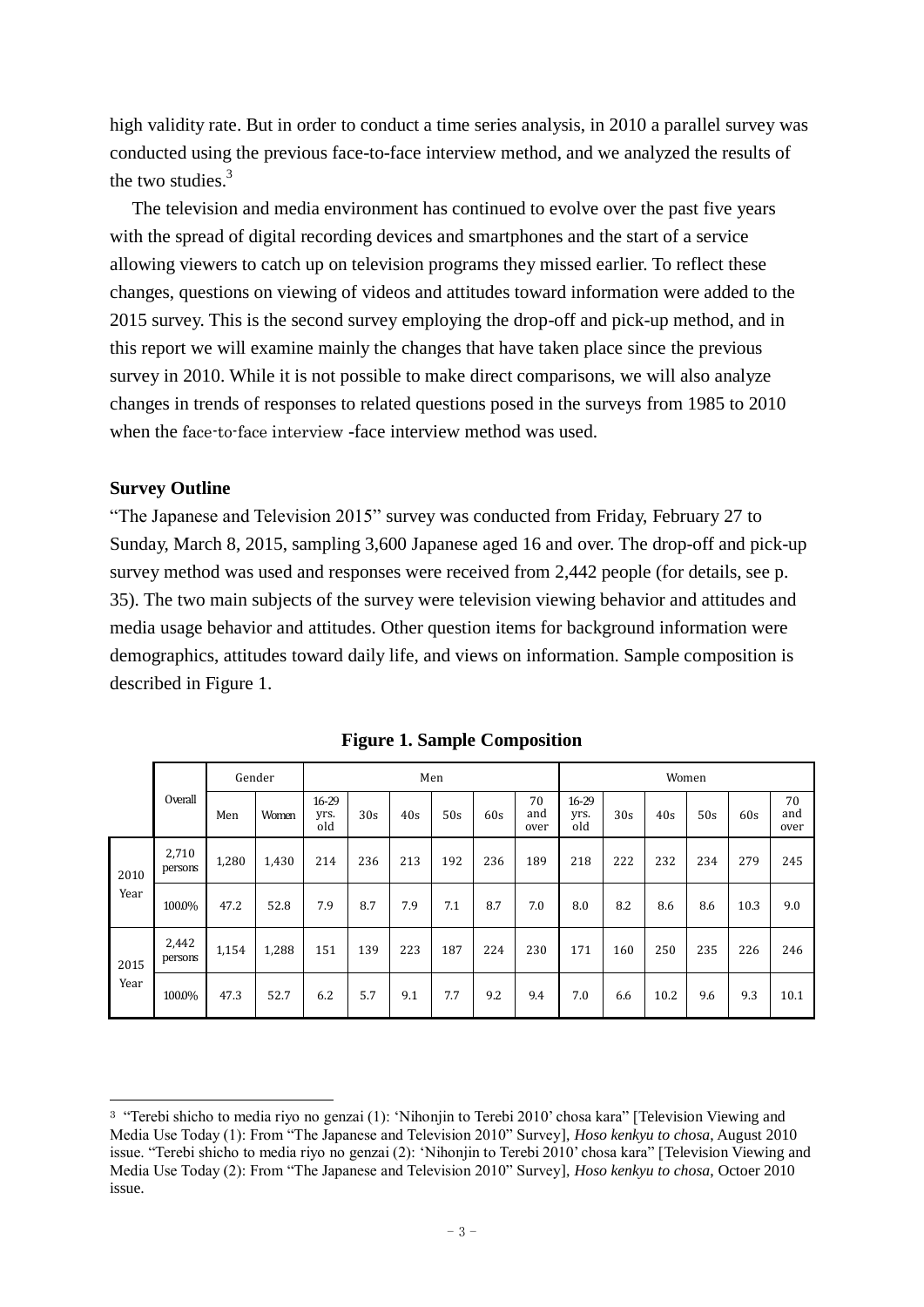#### **1. Changes in Television-Viewing Behavior**

# **(1) Television Viewing**

### *Shorter TV-viewing time*

When asked how many hours of television (not including material recorded on video or  $DVD$ <sup>4</sup> they watch on ordinary weekdays, around 20 percent of participants responded "2 hours" or "3 hours" (Figure 2). Grouping hours of television viewing into "short" (30 minutes to 2 hours), "average" (3 hours), and "long" (4 hours or more) categories, slightly under 40 percent each are in the "short" and the "long" viewing categories. Over the past five years, the proportion of responses concerning time spent viewing television has changed as follows: "seldom or never watch" (up from 4 to 6 percent) and view for a "short" time (up from 35 to 38 percent) have increased, while "average" (from 21 to 19 percent) and "long" (from 40 to 37 percent) television viewing hours have decreased.

By age, more people in their 20s to 50s report that they "seldom or never watch" television: for "long" viewing time of 4 hours or more, smaller proportions of those in their 20s (from 31 to 21 percent), their 40s (from 31 to 22 percent), and their 50s (40 to 32 percent) are viewing television for a long time. Among people in their 40s and under, about half report "short" viewing time of about 30 minutes to less than 2 hours. On the other hand, there has been no change in television viewing time among people in their 60s and over in the past five years, indicating that the older generation make up the majority of those spending a long time watching television.

<sup>&</sup>lt;sup>4</sup> The survey questions about television viewing time—length of time spent watching television and respondents' use of different forms of media—excluded videos, DVDs and other recorded programs. For other questions in the survey, no restrictions were placed on whether respondents watched television programs in real time or recorded material.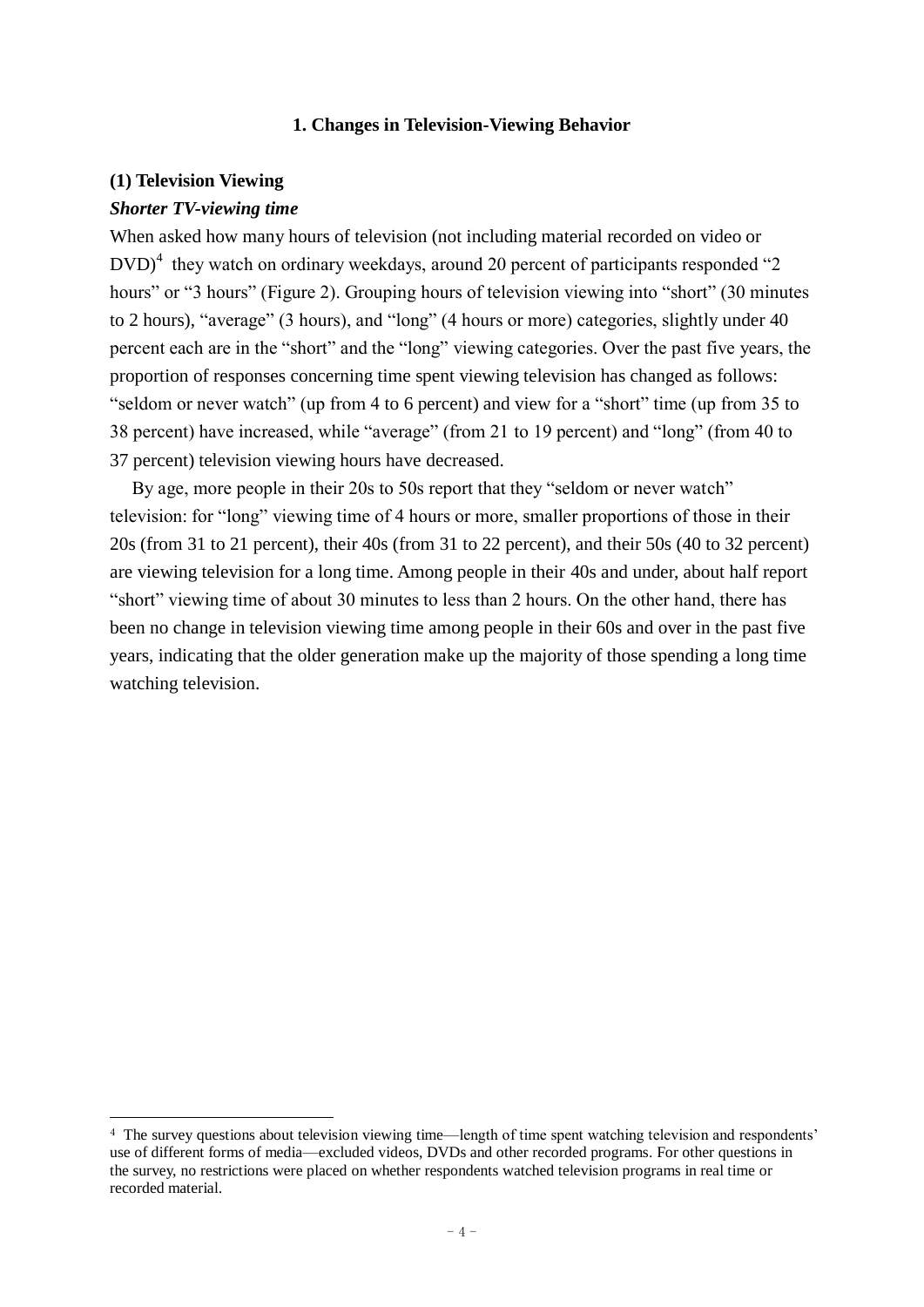

# **Figure 2. Number of Hours Spent Watching TV on a Weekday (Overall, by Age Group)**

Red figures: Statistically higher compared to 2010. Blue figures: Statistically lower compared to 2010. (Same below.)

Examining changes in television viewing time since 1985 when the survey was conducted through face-to-face interviews, between 1995 and 2010 viewing time of less than 2 hours decreased, whereas viewing time of 4 hours or more increased. Overall television viewing time increased over this period (Figure 3). The reasons for this were probably the increase in television viewing time among people of the older generation and the general aging of the population. For example, more people 70 and over were watching television for a "long" time (increasing from 49 percent in 1985 to 61 percent in 2010) and the proportion of people in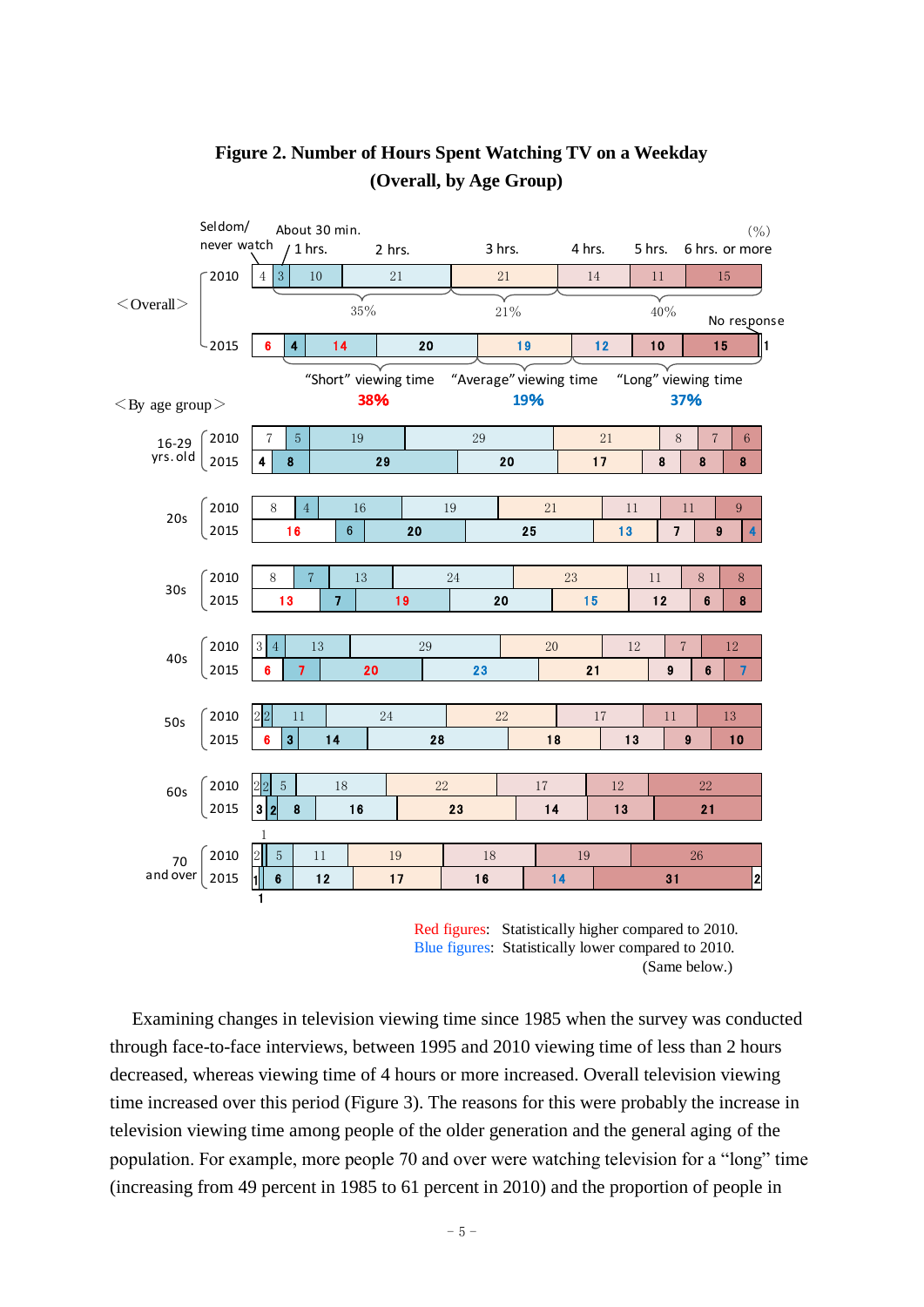their 60s in the sample increased markedly (up from 18 percent in 1985 to 40 percent in 2010). In the 2015 survey, the older generation continue to have long television viewing hours, but overall viewing hours have become shorter on average due to the large drop in the number of hours spent watching television among people in a wide range of age groups from their 20s to their 50s. More of these people report "seldom" or "never" watching television.



# **Figure 3. Number of Hours Spent Watching TV on a Weekday (Data Obtained through Face to Face Interviews)**

# *Fewer men in their 30s and 40s report finding themselves "carried away by TV"*

Respondents were asked about various aspects of their television viewing habits (Figure 4). When asked about the eight items shown in Figure 4, 67 percent, the largest proportion, said they often or sometimes "talk about a program or what I saw on a program." By gender and age, over 70 percent of women in their 60s and under say they did so, indicating that television is an aid to communication. Around 60 percent of people report often or sometimes "being carried away by a TV program," but this proportion has dropped over the past five years (from 63 to 59 percent). By gender and age, the proportion of men saying so has dropped, from 68 to 59 percent among men in their 40s and from 65 to 48 percent among men in their 30s. Fewer men in their 30s also said "I talk about a program or what I saw on a program" (from 63 to 51 percent) and "I manage to find time to watch TV" (from 37 to 25 percent), from which we may infer a loss of interest in television in this age group.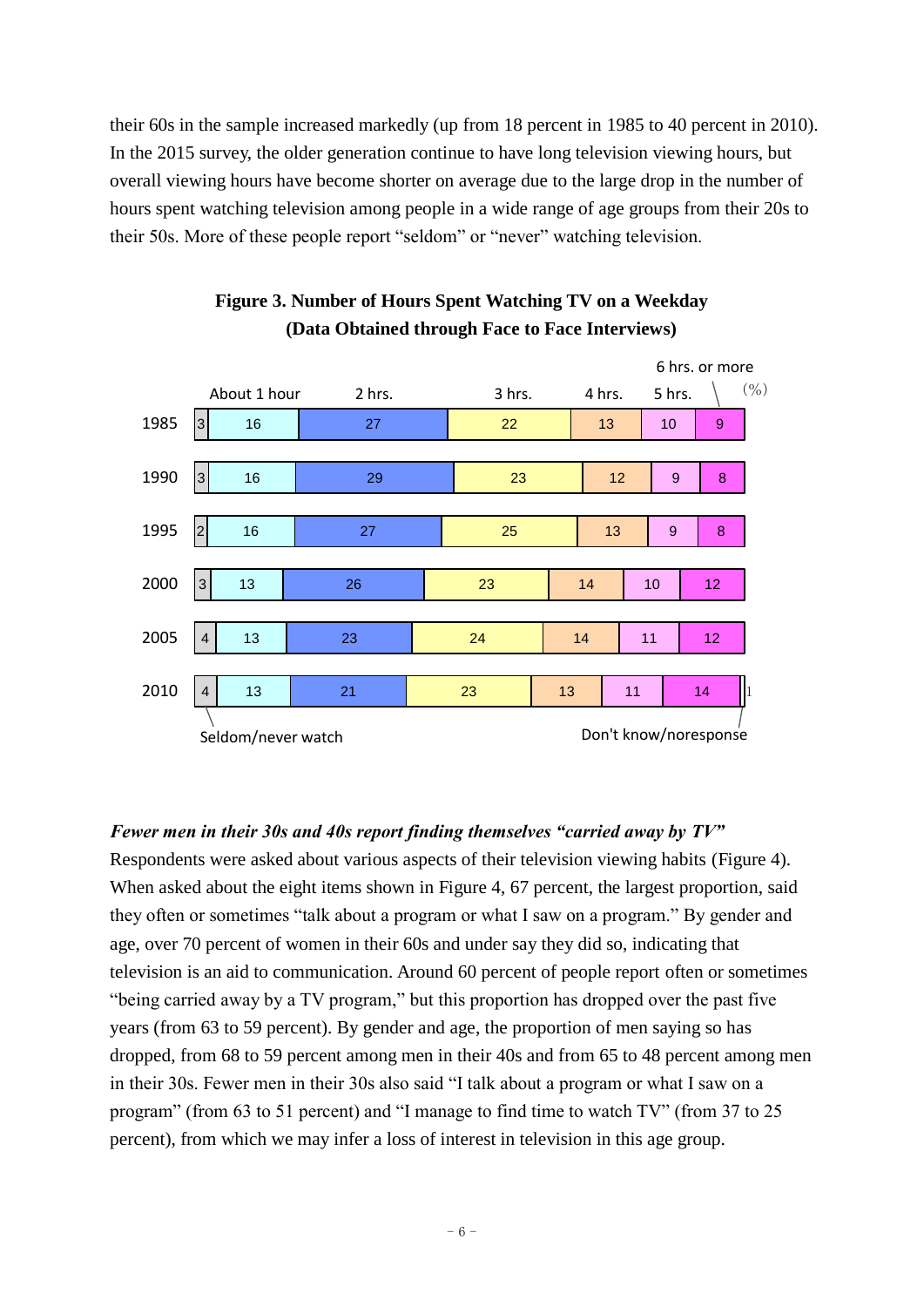

# **Figure 4. TV Viewing Habits**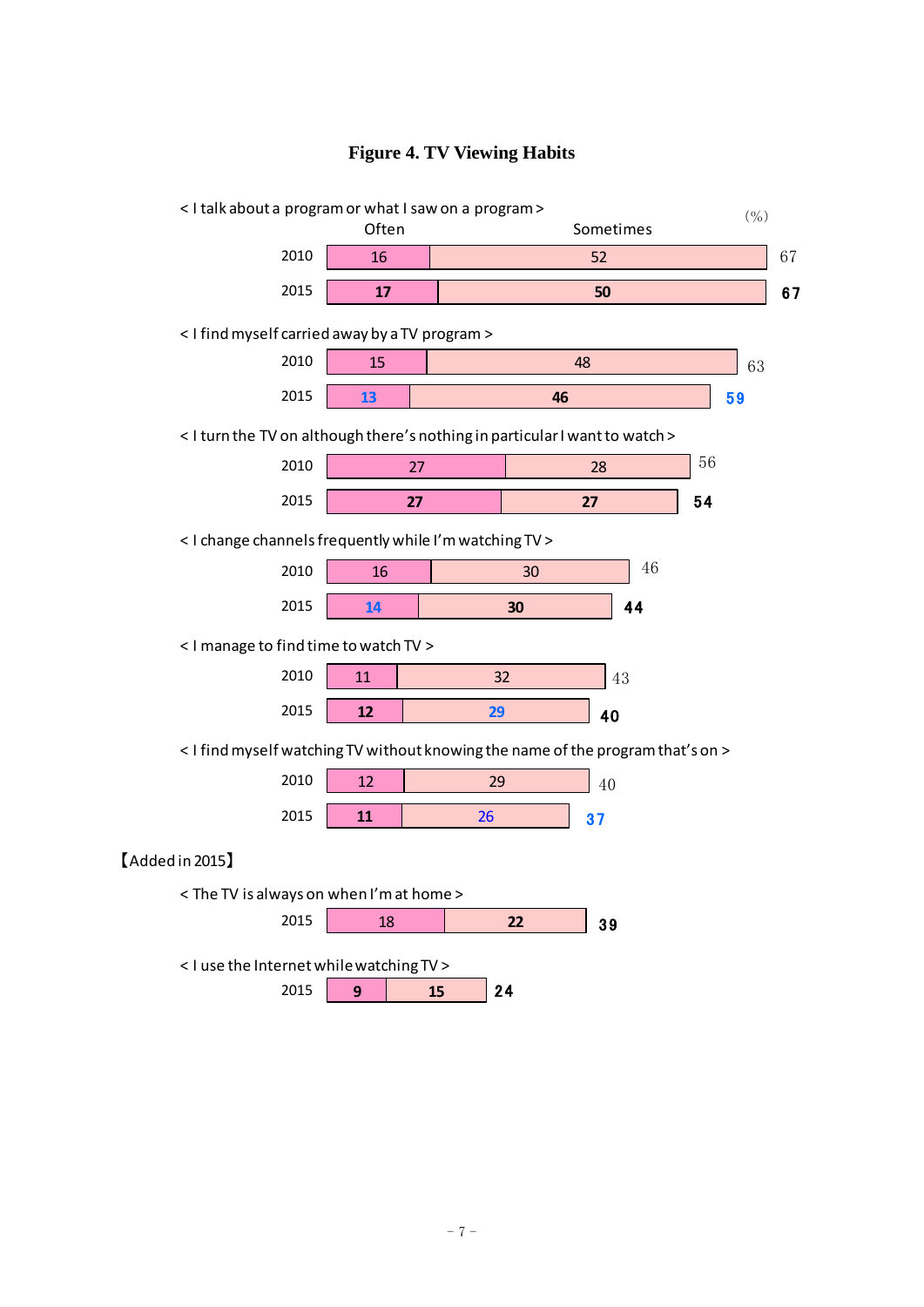# *Frequently watched genres are "documentaries and cultural programs"; fewer watch "lifestyle and practical information programs" and "quiz and game shows"*

Respondents were asked to select the type or types of programs that they watch most frequently from a list of 12 items, choosing as many as they liked. The three top-ranking categories were "news and news shows" (76 percent), "weather forecasts" (53 percent), and "dramas" (50 percent) in that order (Figure 5). This ranking has remained unchanged since 2010.

When analyzing the results of most-viewed programs, we must keep in mind the television programming at the time of the survey, but with regard to changes between 2010 and 2015, smaller proportions of people are choosing "documentaries and cultural programs" (from 29 to 26 percent), "lifestyle and practical information programs" (from 19 to 17 percent) and "quiz and game shows" (from 22 to 16 percent). Conversely, there were no increases in viewership for any types of programs. By gender and age, compared to 2010 fewer men aged 16 to 29 and women in their 40s to their 60s were watching "documentaries and cultural programs," fewer women aged 16 to 29 and women in their 40s were viewing "lifestyle and practical information programs," and fewer women in their 60s and under chose to watch "quiz and game shows." This decline in the proportion of female viewers in a wide spectrum of age groups has contributed to a decline in viewership across the board. Fewer men and women aged 16 to 29 are watching "entertainment, comedy, and variety shows," and by age group the proportion of those aged 29 and under watching this type of program has dropped (from 71 to 56 percent), indicating that the young generation are not viewing entertainment programs on television as much as before.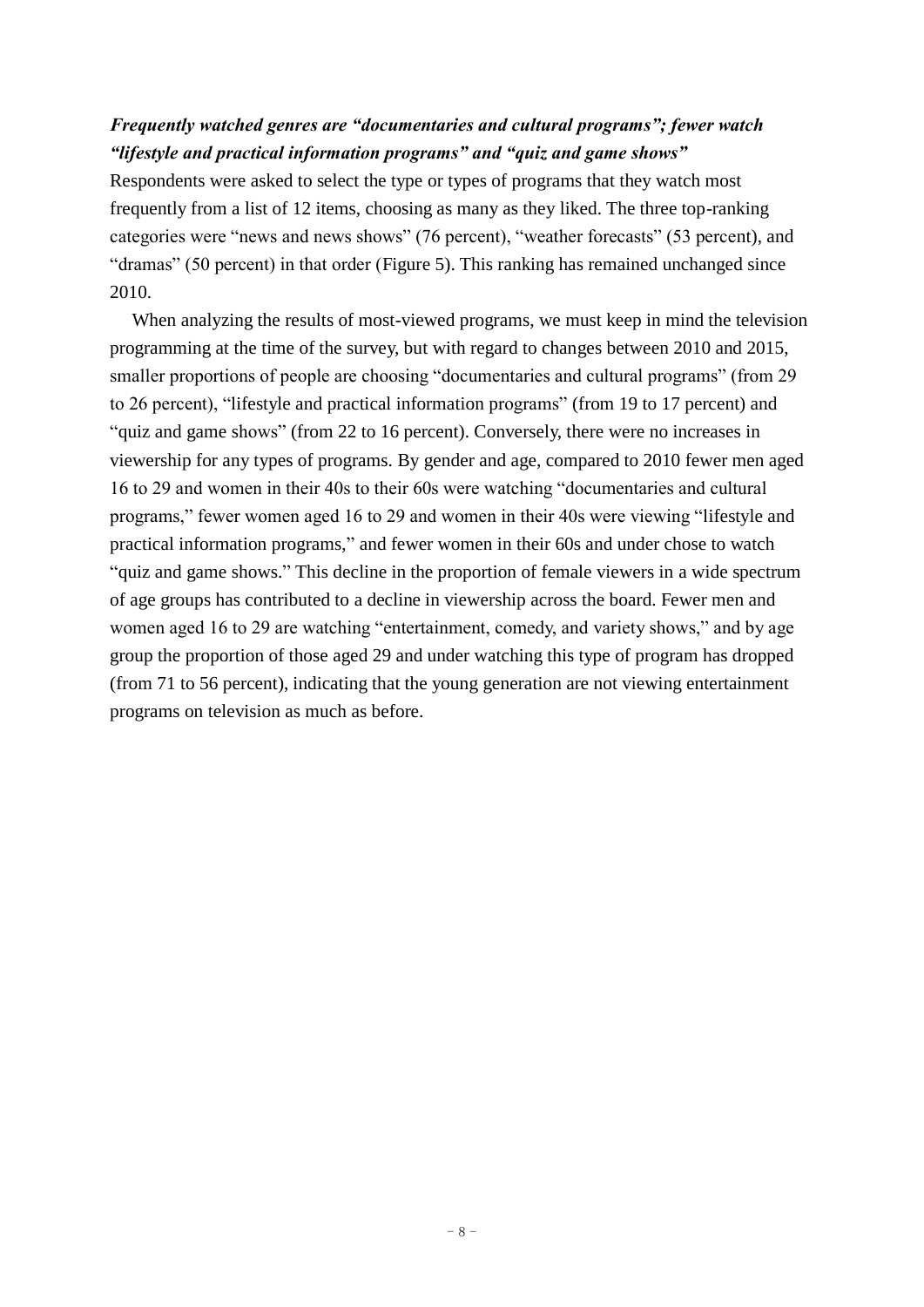

# **Figure 5. Most Frequently Watched Programs (Multiple Answers)**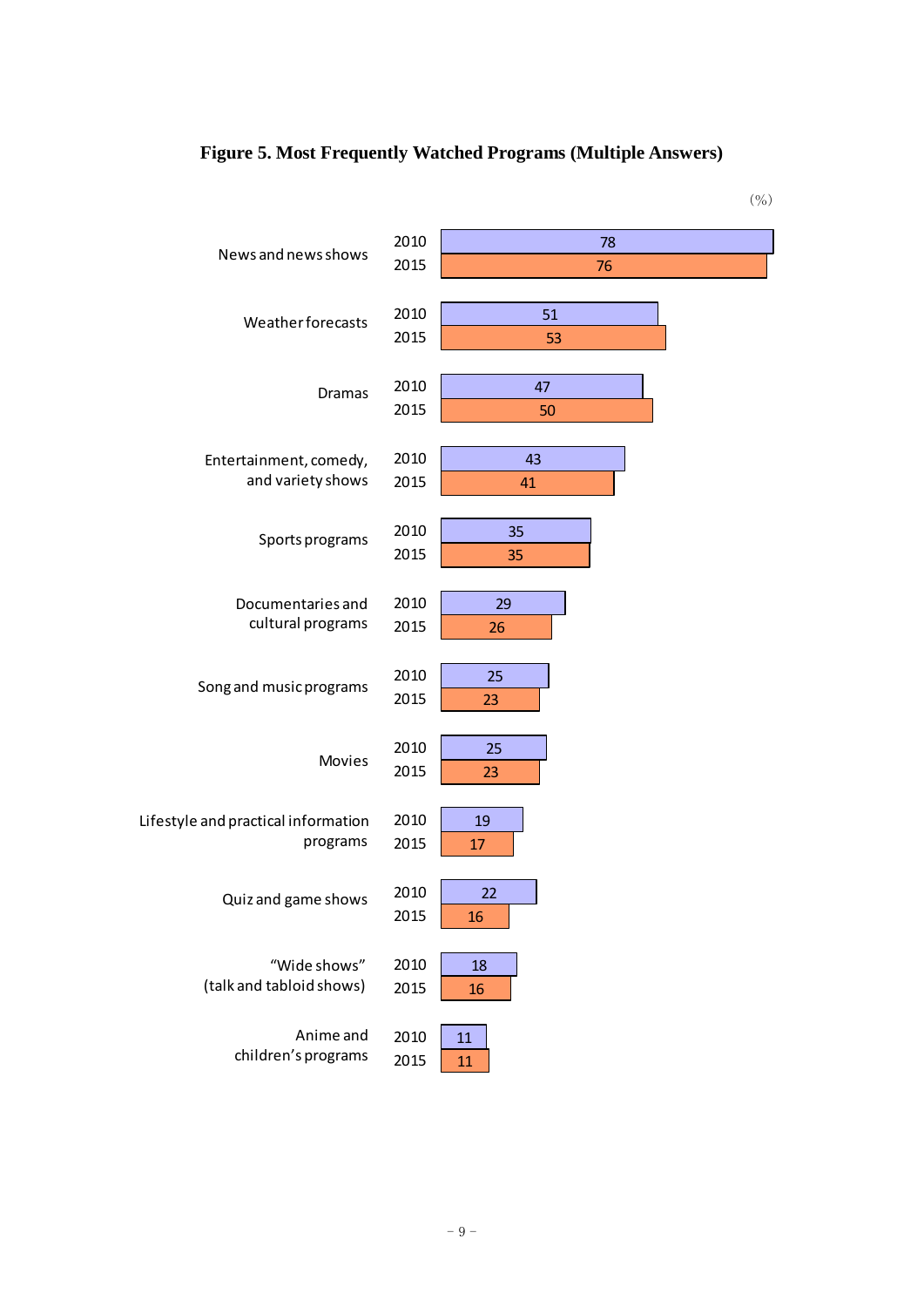### **(2) Attitudes toward Television**

### *Fewer have positive views of television*

This section will look at viewers' attitudes toward television. The survey questionnaire asked respondents about their attitudes toward television using eight statements (Figure 6). The statement with which the largest proportion of people "agree" or "somewhat agree with" is "I love watching TV" (65 percent), followed by "I feel disappointed when I miss a program I wanted to watch" (60 percent). But compared to 2010, except for "I feel disappointed when I miss a program I wanted to watch," the proportion of positive responses concerning all other statements declined. By gender and age, positive responses to the following statements declined among the groups mentioned as follows: "I love watching TV" dropped among men aged 16 to 29 (from 73 to 60 percent); "I feel disappointed when I miss a program I wanted to watch" dropped among men aged 16 to 29 (from 66 to 56 percent) and among men in their 40s (from 69 to 56 percent); "I want to see programs that are popular" declined among men in their 40s (from 47 to 38 percent); and "I want to watch TV wherever and whenever I want" was down among men aged 16 to 29 (from 38 to 25 percent), men in their 40s (from 37 to 26 percent) and women aged 70 and over (from 34 to 24 percent). Men aged 16 to 29 and in their 40s had less positive opinions about television for many of the items surveyed than five years ago.

On the other hand, the proportion of those who felt that "It is too much trouble to watch TV at fixed times, even for my favorite programs" increased compared to five years ago (from 34 to 37 percent) and more people from their 30s to their 50s held this opinion. From this we may infer that middle-aged people dislike being tied down to specific broadcast times and tend to place more importance on managing their time.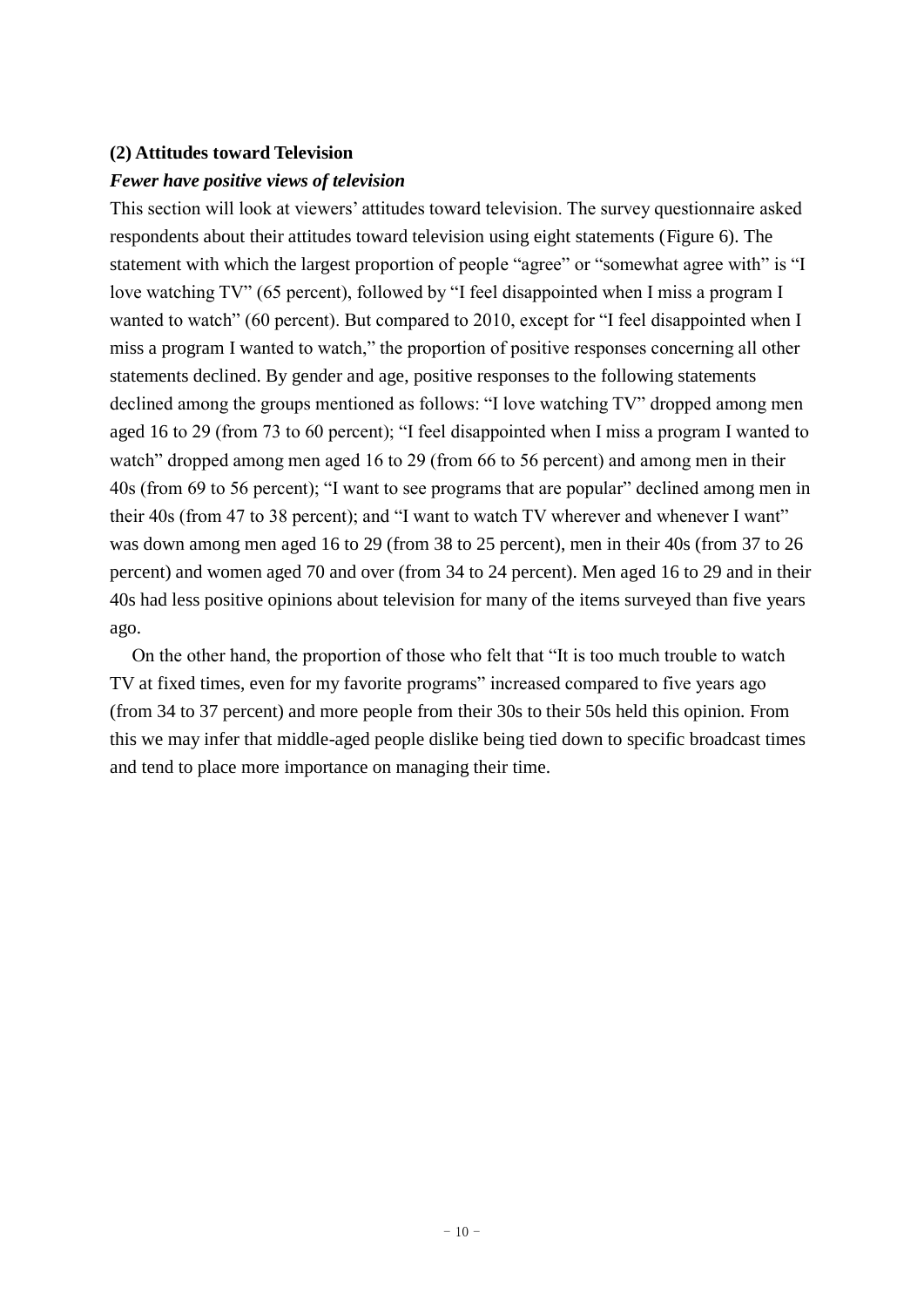

### **Figure 6. Attitudes toward TV**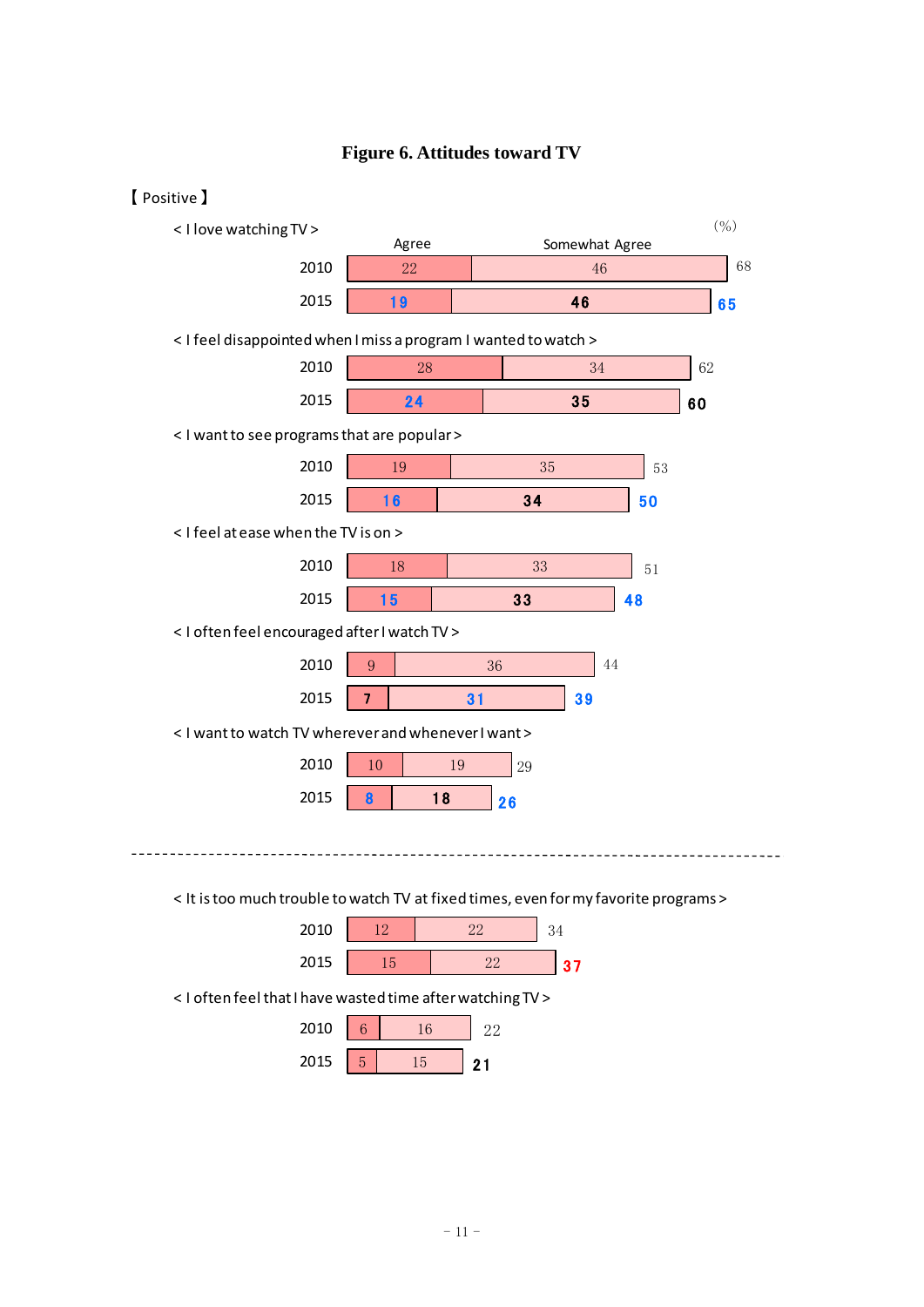### *Fewer believe that television is a "necessity"*

Regarding people's satisfaction with television, 73 percent indicate that they are "(very and fairly) satisfied," a figure unchanged compared to five years ago (74 percent). But in terms of overall evaluation of television, when respondents are asked about the necessity of television, the vast majority believe that television is "necessary (including more or less necessary)," although this proportion has dropped from 93 to 90 percent in the past five years, whereas the proportion saying that television is "not necessary (including more or less unnecessary)" has risen from 7 to 10 percent (Figure 7). By gender and age, those who consider television "necessary" far outnumber those who believe the contrary in all groups, but compared to 2010 more men in their 40s and women in their 50s and 60s think that television is "not necessary."

Summarizing what we have learned from survey results so far, compared to five years ago television viewing in real time (at time of broadcast) has declined wide range of groups, this is the first time that television viewing time is shorter than before. From this we may infer that the decline even among middle-aged people of those who believe that television is "necessary" are partly responsible for the drop in positive opinions toward television.



**Figure 7. Necessity of TV (Includes More or Less Necessary) (By Gender and Age)**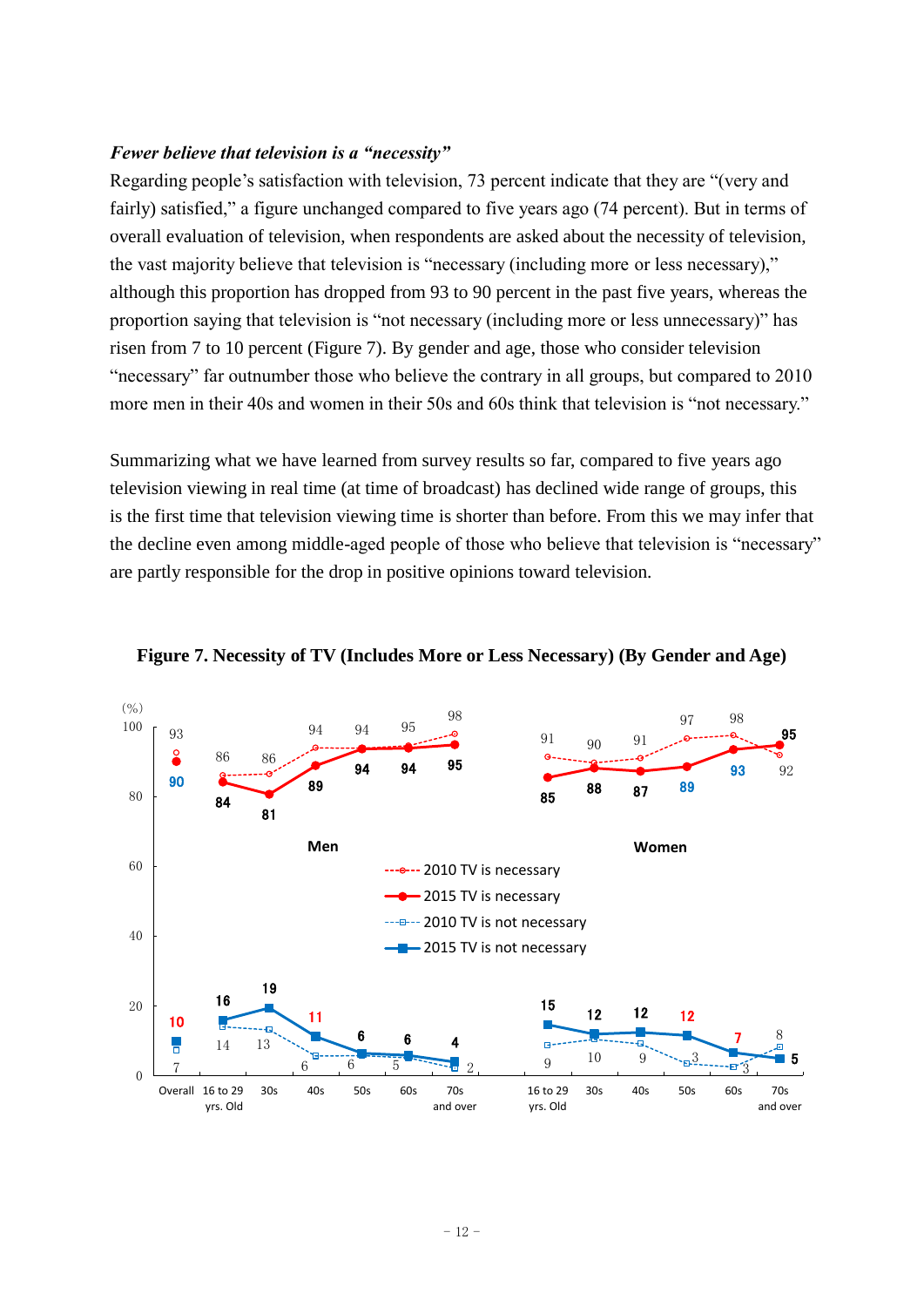### **2. Television in the Media Environment**

Media equipment and services change with advancement in technology and according to people's needs. In this section we examine how television is positioned in the media environment of 2015, and how the public's usage patterns and attitudes toward media have changed.

### **(1) Media Environment**

### *More households now own just one TV*

Asked about the number of televisions in their household (Figure 8), about 30 percent of people answered "1" (30 percent) or "2" (32 percent). Figure 8 shows that between 1985 and 2000, the proportion of those who responded "1" and "2" decreased while the proportion who responded "3" and "4 or more" increased. Between 2005 and 2010, the proportion of those responding "1" increased and those responding "4 or more" decreased. This was also the case between 2010 and 2015, the proportion of those responding "1" increasing (from 25 to 30 percent) and those responding "4 or more" decreasing (from 19 to 14 percent), while the proportion of those saying they "don't own a television" rose (from 1 to 3 percent). By household composition, the proportion of two-generation (children plus parents) households owning one television increased (from 23 to 30 percent), and that of single-person households saying they "don't own a television" rose to 10 percent.

The rise between 1985 and 2000 in the number of people saying they owned "3" or "4 or more" televisions in their household can likely be explained by the increase in the proportion saying "I want to watch TV alone" over this time, from 32 percent in 1985 to 37 percent in 2000 and 39 percent in 2005. Meanwhile, we can infer that the increase in the number of those answering "1" is probably due to the purchase of new televisions after the shift to digital broadcasting in 2011 and the decline in the number of televisions "for personal use" that will be gone into below, among other reasons.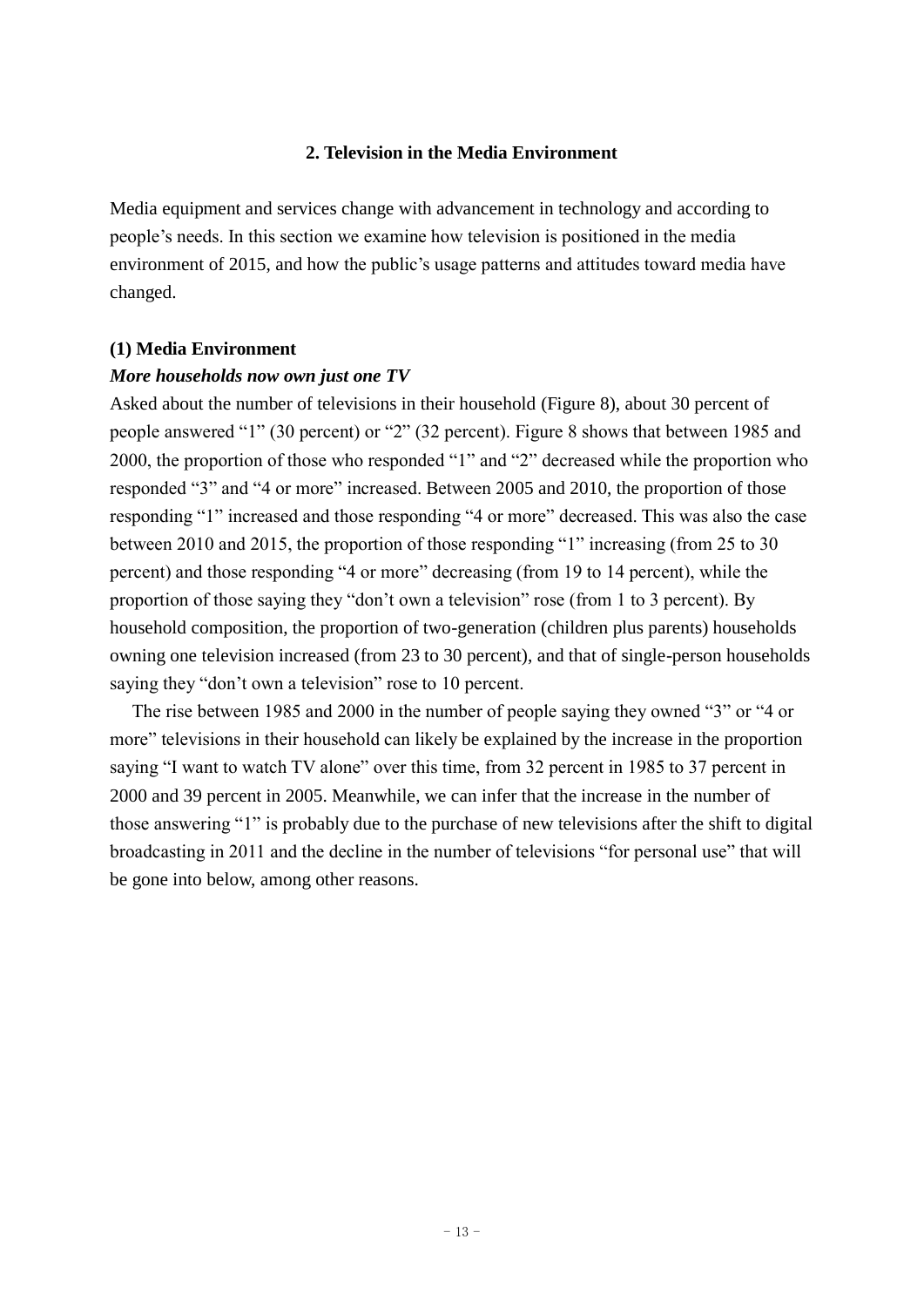

# **Figure 8 Number of TVs**

< Drop-off and pick-up method >



# *Media equipment and services: Expansion and contraction*

Respondents were asked to choose from a list (Figure 9) to describe their use of media equipment and services (multiple answers allowed). Compared to 2010, people's use of "digital recorders" increased (from 49 to 56 percent), but decreased in several other categories: "television for personal use" (from 31 to 26 percent); "video game console" (from 24 to 17 percent); "equipment for viewing 1seg broadcasting" (from 21 to 14 percent), and so forth. There were no changes in the use of "satellite broadcasting," "CATV" or "CS digital TV" over the past five years. For new categories added in 2015, 54 percent used a "personal computer," 46 percent used a "smartphone," and 17 percent used a "tablet" (Figure 10).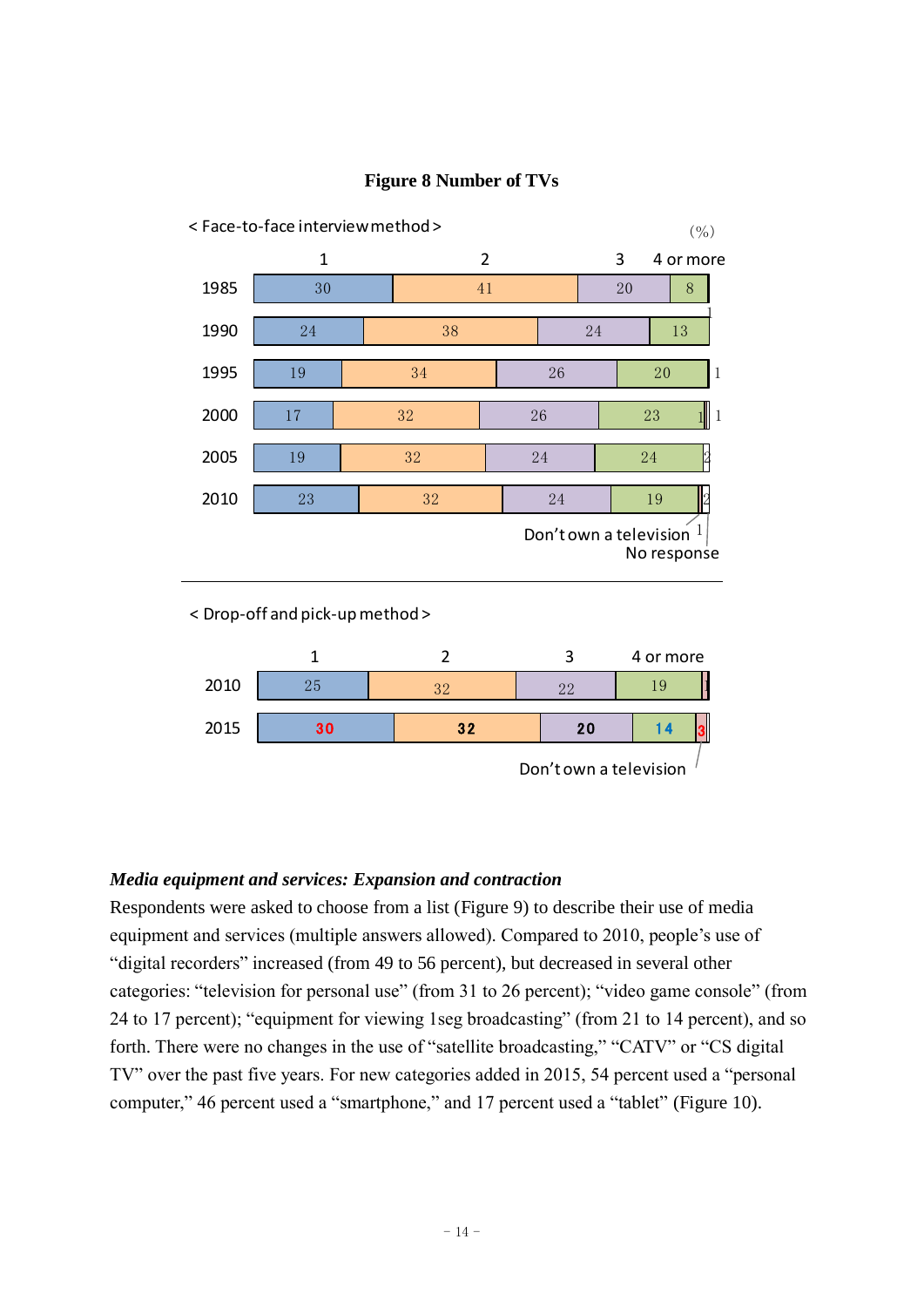

**Figure 9. Media Equipment and Services Used (Multiple Answers)**

\*1 DVD, Blu-Ray, hard-disk drive or other

\*2 Wii, PlayStation 3 or other

\*3 PSP (PlayStation Portable), Nintendo DS or other

\*4 iPod or other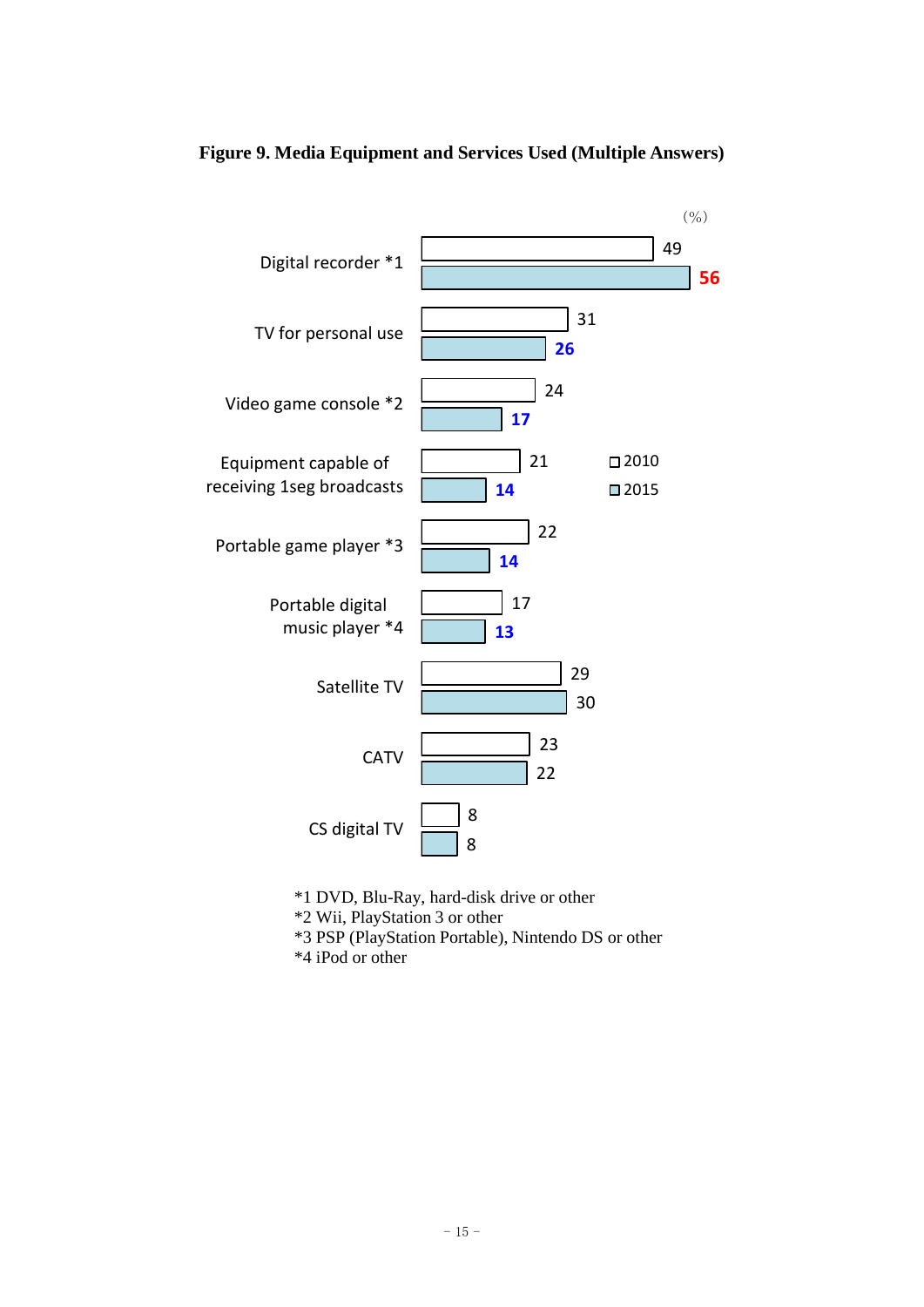|                                     |         |                |                 |     |     |                |                    |                 |                 |     |     |     | $(\%)$             |
|-------------------------------------|---------|----------------|-----------------|-----|-----|----------------|--------------------|-----------------|-----------------|-----|-----|-----|--------------------|
|                                     |         |                |                 |     | Men |                |                    | Women           |                 |     |     |     |                    |
|                                     | Overall | 16-29<br>ws dd | 30 <sub>s</sub> | 40s | 50s | 60s            | 70s<br>and<br>over | 16-29<br>yrs dd | 30 <sub>s</sub> | 40s | 50s | 60s | 70s<br>and<br>over |
| Digital video<br>recorder           | 49      | 61             | 68              | 70  | 53  | 37             | 20                 | 64              | 64              | 61  | 53  | 23  | 14                 |
|                                     | 56      | 60             | 65              | 73  | 68  | 50             | 32                 | 73              | 75              | 71  | 66  | 41  | 18                 |
| <b>Television</b> for               | 31      | 39             | 35              | 24  | 33  | 33             | 37                 | 26              | 17              | 22  | 27  | 31  | 44                 |
| personal use                        | 26      | 33             | 19              | 19  | 27  | 37             | 34                 | 21              | 12              | 12  | 24  | 29  | 39                 |
| Portable game                       | 22      | 58             | 41              | 24  | 13  | 5              | $\overline{2}$     | 45              | 37              | 32  | 11  | 5   | 1                  |
| player                              | 14      | 46             | 33              | 23  | 10  | $\overline{2}$ | $\mathbf{1}$       | 25              | 30              | 18  | 6   | 3   | 1                  |
| Portable<br>digital music<br>player | 17      | 44             | 23              | 20  | 15  | 6              | 5                  | 45              | 20              | 17  | 9   | 4   | $\mathbf{1}$       |
|                                     | 13      | 34             | 14              | 18  | 11  | 7              | 4                  | 39              | 16              | 13  | 12  | 6   | $\overline{2}$     |

**Figure 10. Media Equipment and Services Used (Multiple Answers, by Gender and Age)**

 $<$  Items added in 2015  $>$ 

| Personal<br>computer                                 | 54 | 66 | 71 | 79 | 70 | 55 | 30 | 64 | 71 | 65 | 59 | 30 | 12 |
|------------------------------------------------------|----|----|----|----|----|----|----|----|----|----|----|----|----|
| Smartphone                                           | 46 | 87 | 79 | 72 | 43 | 19 | 4  | 84 | 84 | 64 | 42 | 15 | 4  |
| Mobile phone<br>or PHS<br>(other than<br>smartphone) | 39 | 8  | 21 | 34 | 49 | 55 | 50 | 12 | 21 | 36 | 50 | 59 | 40 |
| Tablet<br>(iPad, etc.)                               | 17 | 29 | 21 | 28 | 21 | 13 | 5  | 16 | 33 | 22 | 19 | 10 | 2  |

(Upper figures: 2010; lower figures: 2015)

\* Shaded areas show statistically higher proportions compared to overall (same below).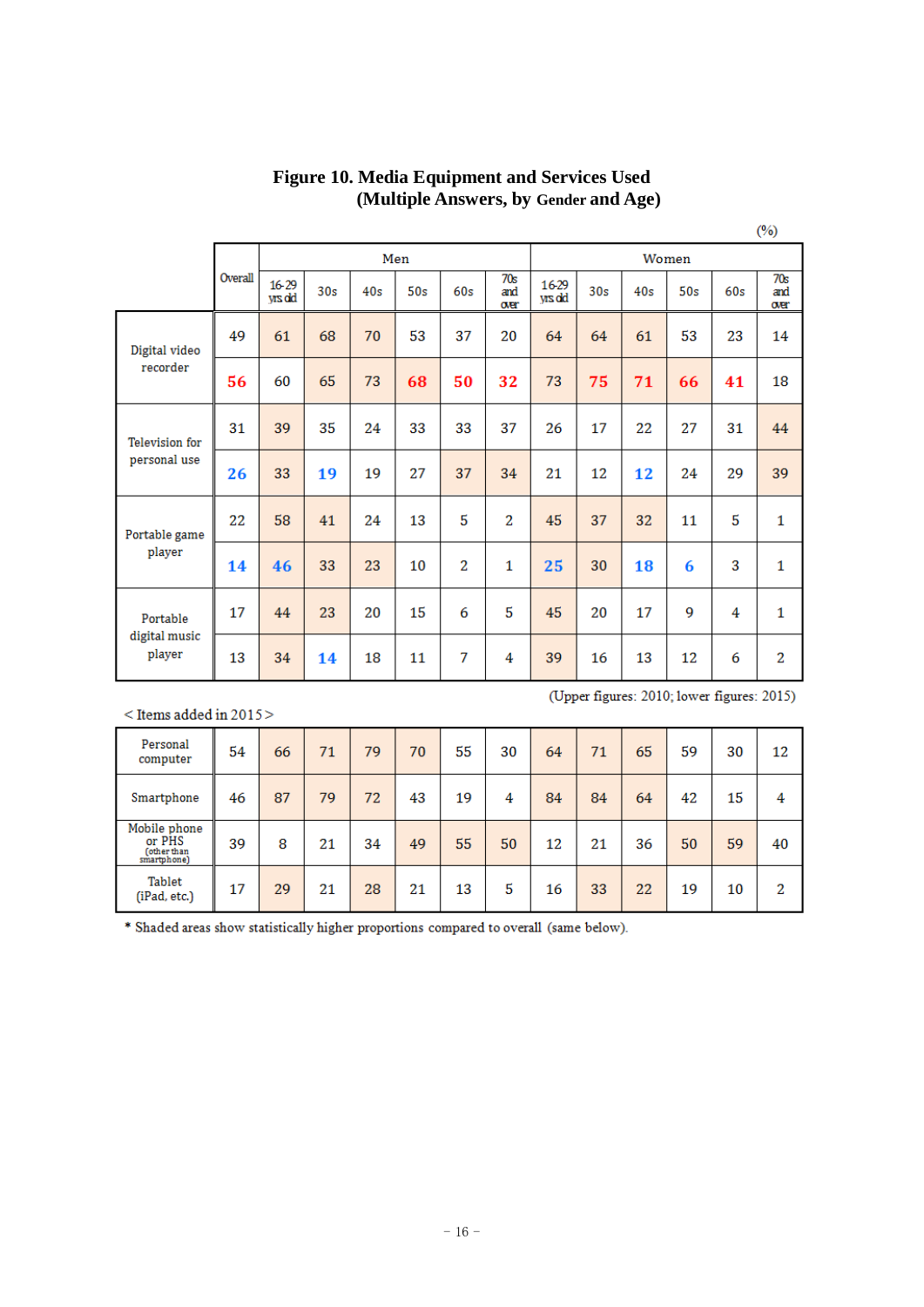By gender, over 60 percent of men and women in their 50s and under used a digital video recorder; since 2010 more men aged in their 50s and over and more women in their 30s to 60s have also been using this device. Over 30 percent of men aged 16 to 29 and in their 60s and over, and women aged 70 and over use a "television for personal use," a high proportion compared to the overall sample, but less than 20 percent of men and women in their 30s and 40s do so. About 80 percent, the great majority, of men and women in their 30s and under use "smartphones," whereas about 50 to 60 percent of men in their 50s and over and women in their 50s and 60s use a "mobile phone or PHS (other than smartphone)," indicating that the main user groups for these devices are different.

Use of "portable game players" and "portable digital music players" has declined in the past five years, especially among the younger generation who have been heavy users of these types of media so far. Given that about 80 percent of the younger generation use smartphones, which can also be used to play games and listen to music, we can infer that they have replaced game players and music players for these functions.

### **(2) Frequency of Media Access**

Respondents were asked about the frequency of their access to ten forms of media, including television, newspapers, and the Internet. They were asked to indicate whether they did so "every day," "3-4 days a week," "1-2 days a week," "1 or 2 days a month," or "seldom/never" (Figure 11).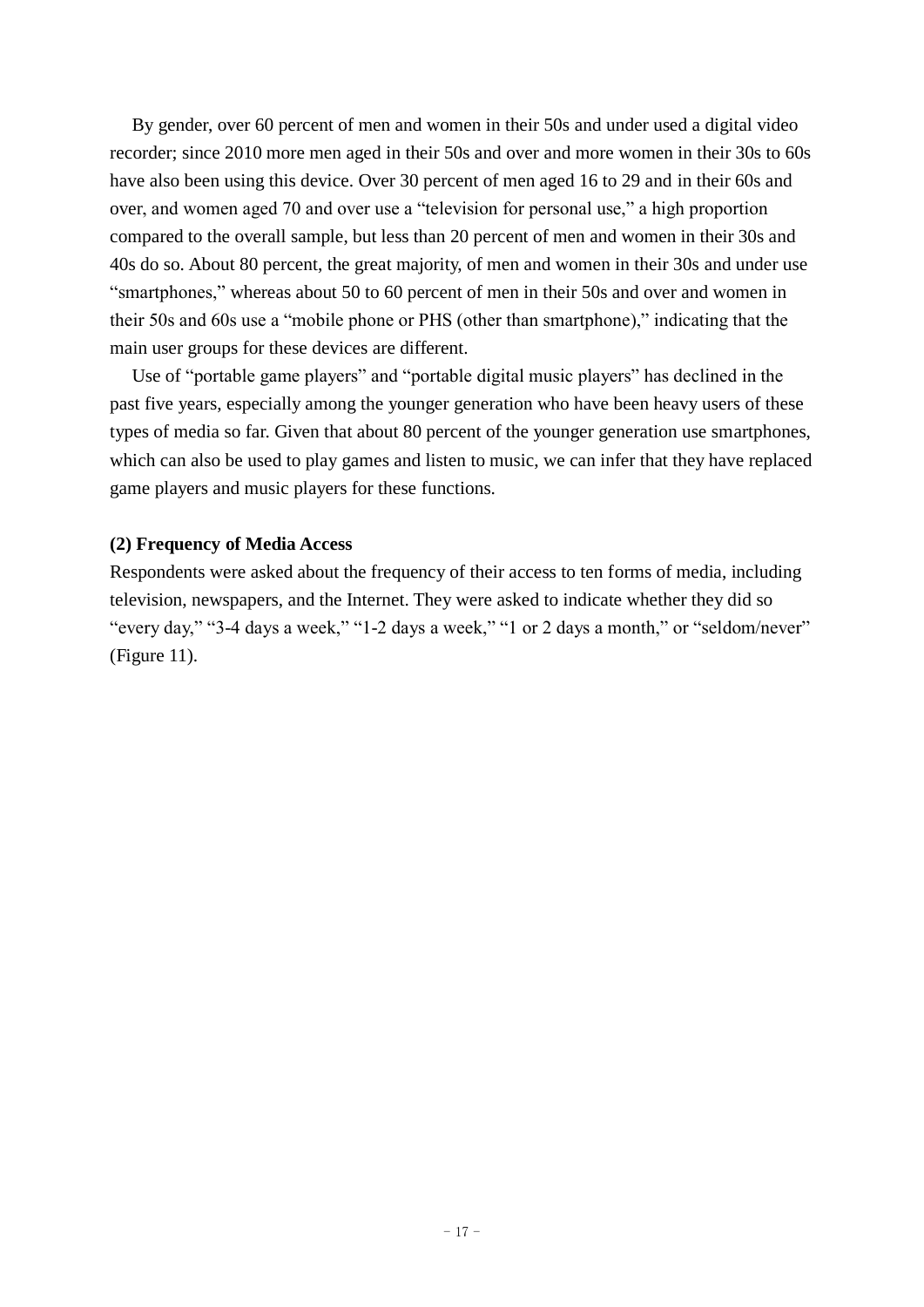

# **Figure 11. Frequency of Access to Media**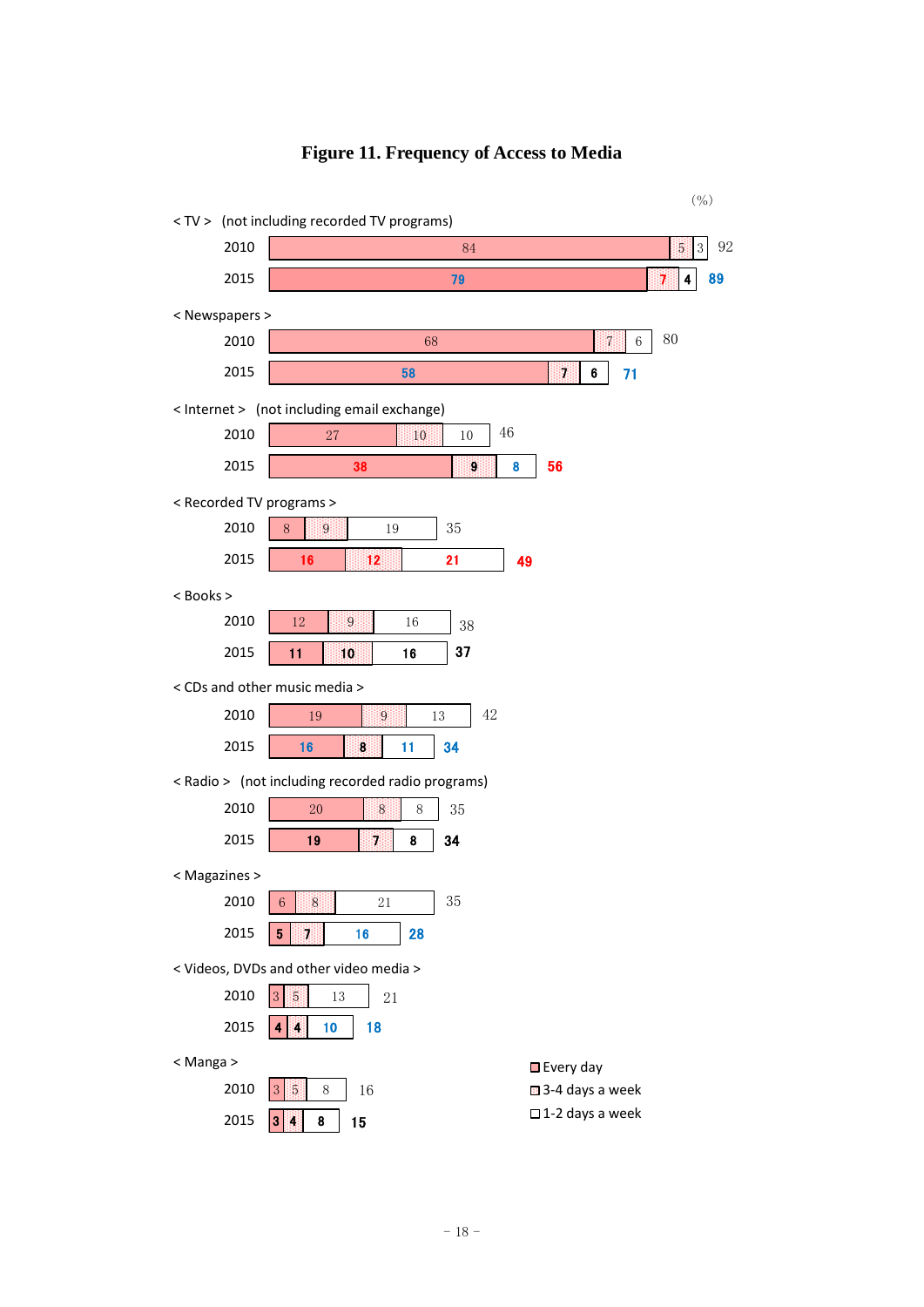#### *Less daily television watching and newspaper reading*

A total of 89 percent of people said they watched television (not including recorded TV programs) "every day," "3-4 days a week," and "1-2 days a week," the largest proportion for any medium, and 79 percent of these people said they watched "every day." But over the past five years, the proportion of those watching "every day" decreased from 84 to 79 percent, as did the proportion of those watching "1 day or more a week" (from 92 to 89 percent). Figure 12 shows the proportion of those watching television "every day" by age. Daily television viewing has dropped among those aged from their 20s to their 50s in the past five years, and especially so among those in their 20s, to 64 percent, meaning that only two out of three people in this age group watch television every day.



**Figure 12. Daily Access to TV (by Age Group)**

Even when the survey was conducted through face-to-face interviews, daily television viewing had been dropping slightly since 2005 (from 95 percent in 2000 to 93 percent in 2005 and 92 percent in 2010), but the decline since 2010 appears to have accelerated.

Where access to newspapers is concerned, this medium has the next-highest access after television: 58 percent of people read a newspaper "every day" and 71 percent read one "1 day a week or more." But over the past five years, the proportion of those reading a newspaper "every day" has dropped (from 68 to 58 percent), as has the proportion of those doing so "once a week or more" (from 80 to 71 percent)." Looking at access to newspapers "every day" by age (Figure 13), the proportion is over 70 percent among those in their 50s and over,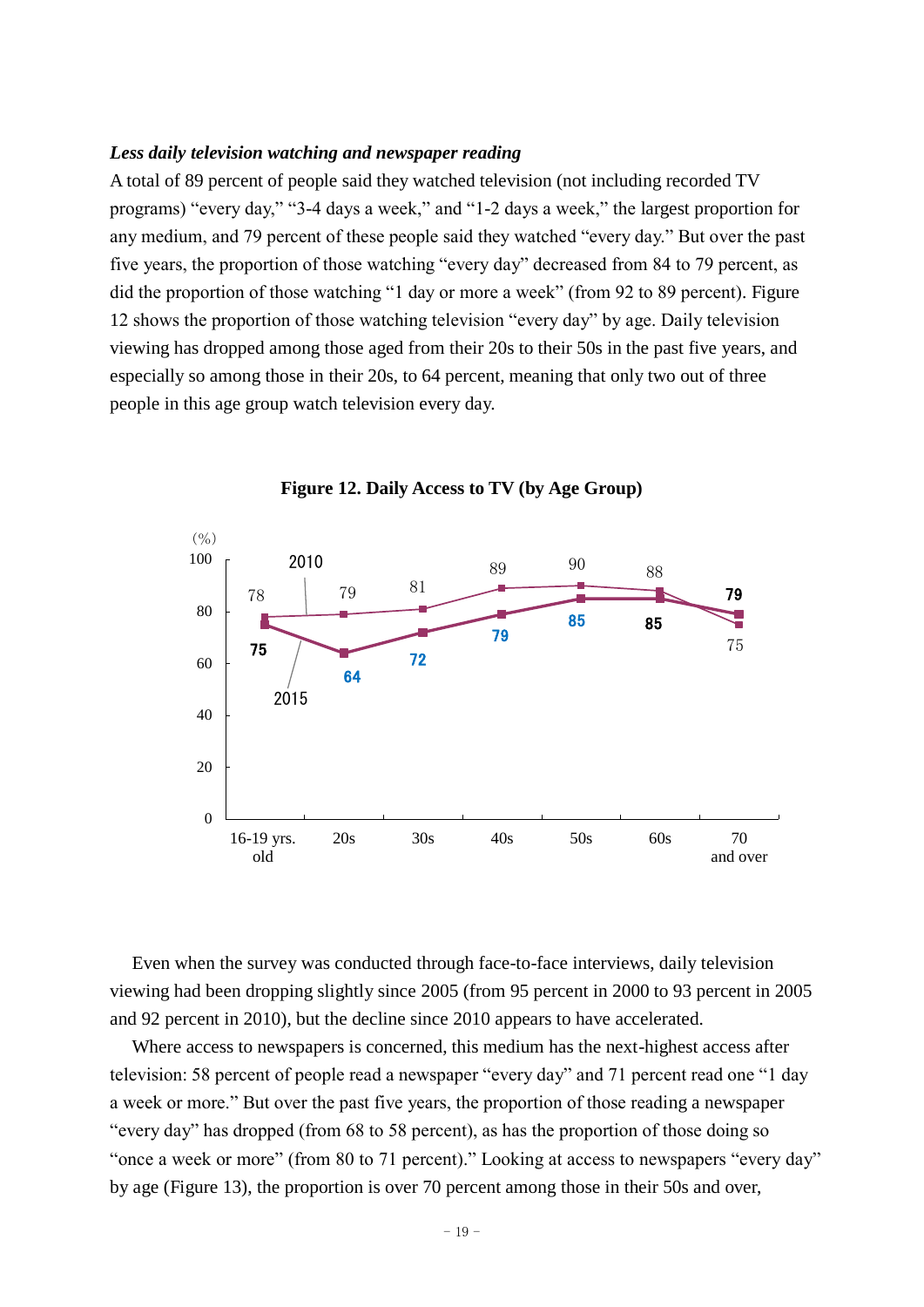higher than for the overall sample, but falls under 50 percent for those in their 40s and under. Access to newspapers is only 10 percent among 16 to 19 year-olds. This indicates a large discrepancy in access based on age. In the past five years, access to newspapers every day has dropped in every age group 69 and under and the discrepancy has grown even wider.



**Figure 13. Daily Access to Newspaper (by Age Group)**

Other than television and newspapers, media for which access "once a week or more" has dropped in the past five years include CDs and other music media, magazines, and videos/DVDs and other video media. The proportion of those accessing books, radio, and manga "once a week or more" has remained unchanged over the past five years.

### *More frequent access to the Internet and recorded TV programs*

Meanwhile, the proportion of those reporting access to the Internet (not including email exchange) "every day" has grown markedly in the past five years (from 27 to 38 percent), and over half (56 percent) access the Internet "once a week or more." Looking at the proportion who access the Internet "every day," by age (Figure 14), we see that access has increased in the past five years for those in their 60s and under and exceeds 50 percent among those in their 40s and under. The discrepancy between age groups has grown wider, the reverse of the situation with newspapers.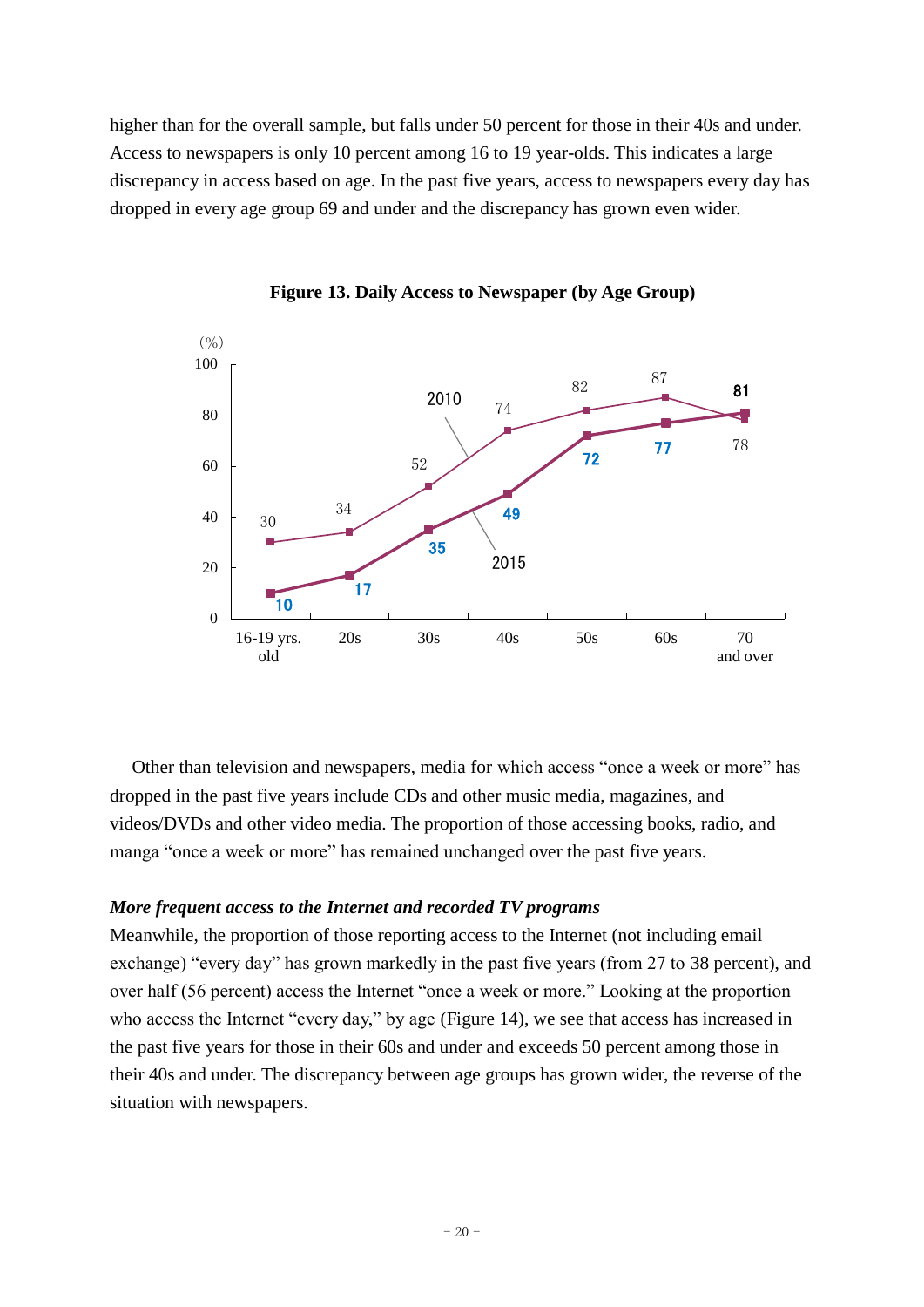



Regarding recorded television programs, 16 percent of respondents access this medium "every day," as do a relatively large proportion of 21 percent "1 or 2 days a week." In the past five years, access "every day" has doubled from 8 to 16 percent, and has grown to nearly half the sample (from 35 to 49 percent) for those who watch "once a week or more." Looking at access "once a week or more" by age (Figure 15), we see that this is the case for over half of people in their 50s and under; notably, 81 percent of those aged 16-19, a much larger proportion than other age groups. The proportion has grown in all age groups in the past five years.



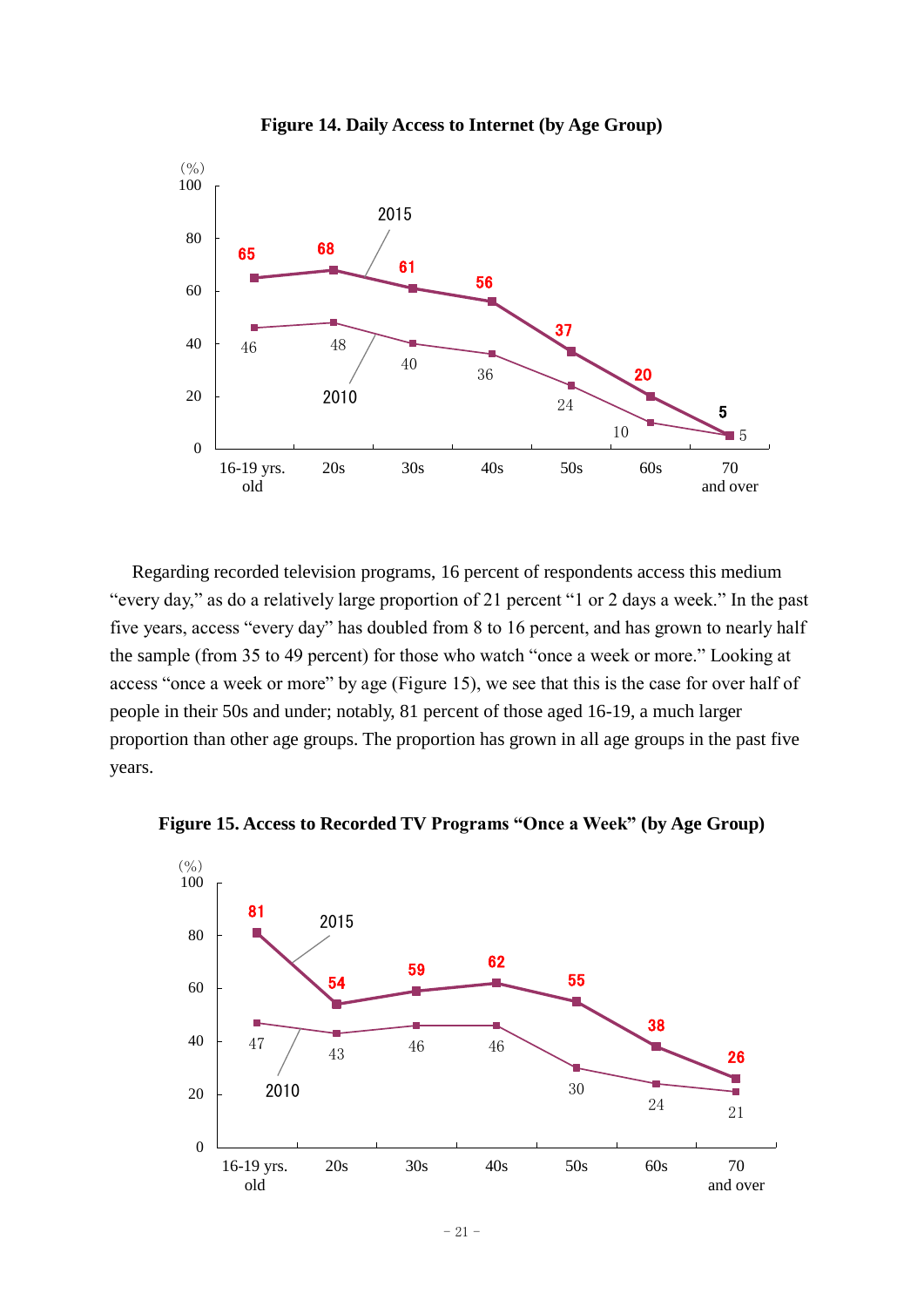# **(3) Online Video-Viewing**

# *Eight of every ten men in their 40s and under and women in their 30s and under view videos online*

Internet usage "every day" has grown strongly in the past five years, and respondents were asked about online video-viewing. Thirty-five percent watch online videos "once a week or more" (combined total of "almost every day," "3 or 4 days a week," and "1 or 2 days a week"), and together with those who watch "1 or 2 days a month" and "a few days a year," 50 percent of people watched online videos (Figure 16). But those who watch online videos "almost every day" account for only about 10 percent of the total, not a very large figure. Over the past five years, the proportion of online video viewing has grown as follows: "once a week or more," from 20 to 35 percent, and the "online video viewer" category (those who view online videos at least a few days a year) from 34 to 50 percent. By age and gender, the "online video viewer" has expanded to include men and women in their 60s and under in the past five years, indicating that online videos appeal to a broad range of ages. About 80 percent of men in their 40s and under and women in their 30s and under are "online video viewers" (Figure 17).



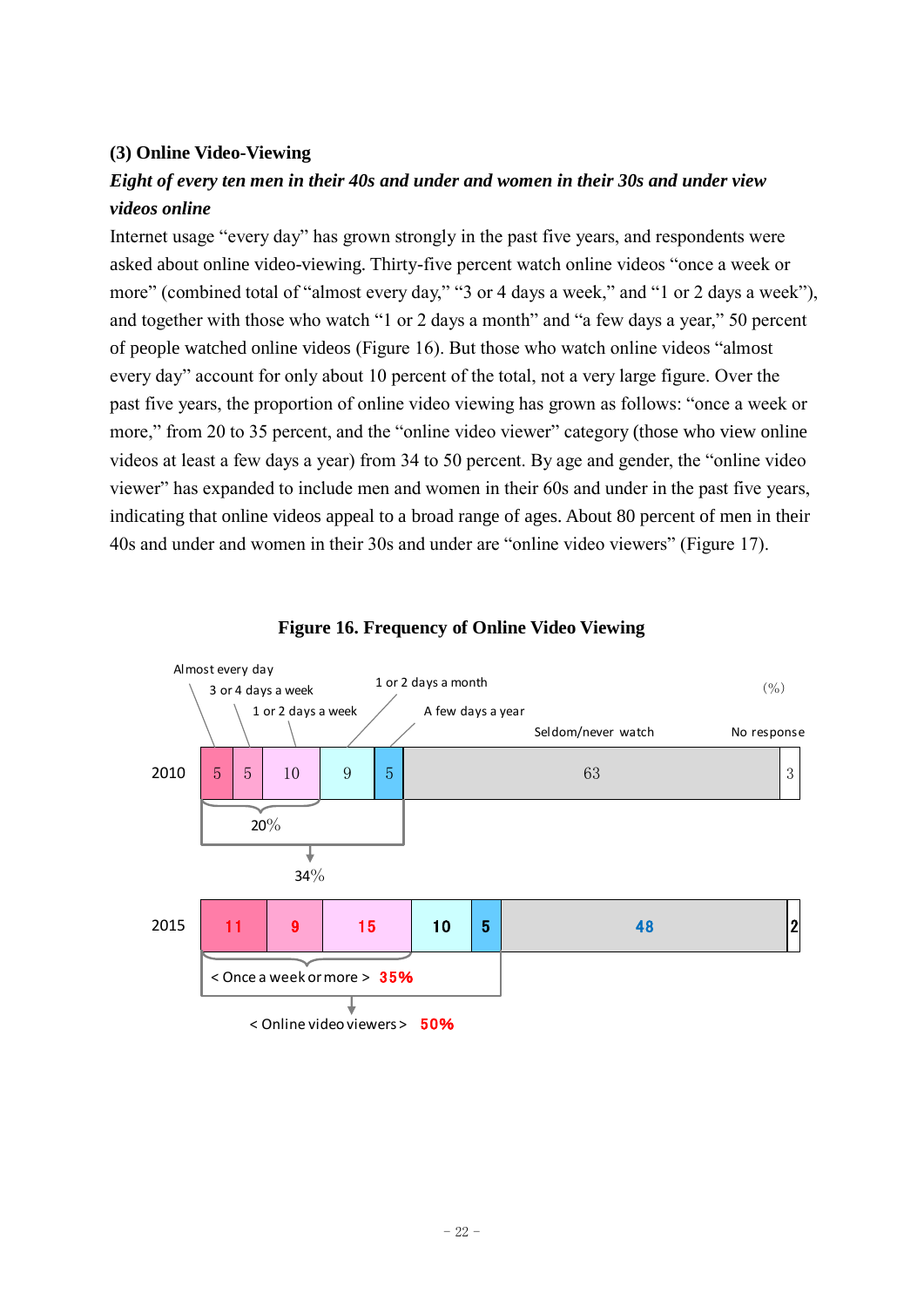# **Figure 17. Online Video Viewers**

**(Who View Online Videos at Least A Few Days A Year), by Gender and Age**

|         |                          |     |     |     |     |                    |                      |     |     |     |     | (%)                |  |
|---------|--------------------------|-----|-----|-----|-----|--------------------|----------------------|-----|-----|-----|-----|--------------------|--|
| Men     |                          |     |     |     |     |                    | Women                |     |     |     |     |                    |  |
| Overall | $16 - 29$<br>yrs.<br>old | 30s | 40s | 50s | 60s | 70s<br>and<br>over | 16-29<br>yrs.<br>old | 30s | 40s | 50s | 60s | 70s<br>and<br>over |  |
| 34      | 69                       | 58  | 47  | 37  | 19  | 13                 | 65                   | 41  | 35  | 19  | 7   | 6                  |  |
| 50      | 89                       | 83  | 80  | 60  | 36  | 11                 | 84                   | 78  | 59  | 46  | 18  | 5                  |  |

(Upper figures: 2010; lower figures: 2015)

*Over half of younger people feel that "Online videos are more interesting than TV"* Overall, 32 percent of people (and 64 percent of online video viewers) watch television programs online in frequency ranging from "almost every day" to "at least a few days a year." By gender and age, over half of men and women aged 16 to 29 and men in their 30s watch TV programs online.

Respondents were also asked about five items pertaining to online video viewing (Figure 18). As the number of online video viewers grows, 27 percent of people overall (combined total for "often" and "sometimes") feel that "online videos are more interesting than TV," a figure higher than five years ago. This is especially so among the younger generation, where over half (66 percent of 16 to 19 year-olds and 54 percent of those in their 20s) feel this way. Those who say "I watch online videos rather than TV during my free time" account for 17 percent overall but 46 percent among 16 to 19 year-olds and 47 percent among those in their 20s; thus, about half of those aged 29 and under engage in this activity.

 From this it can be inferred that the spread of and increasingly commonplace viewing of recorded TV programs and Internet use are bringing about major changes in the public's use of and attitudes toward media.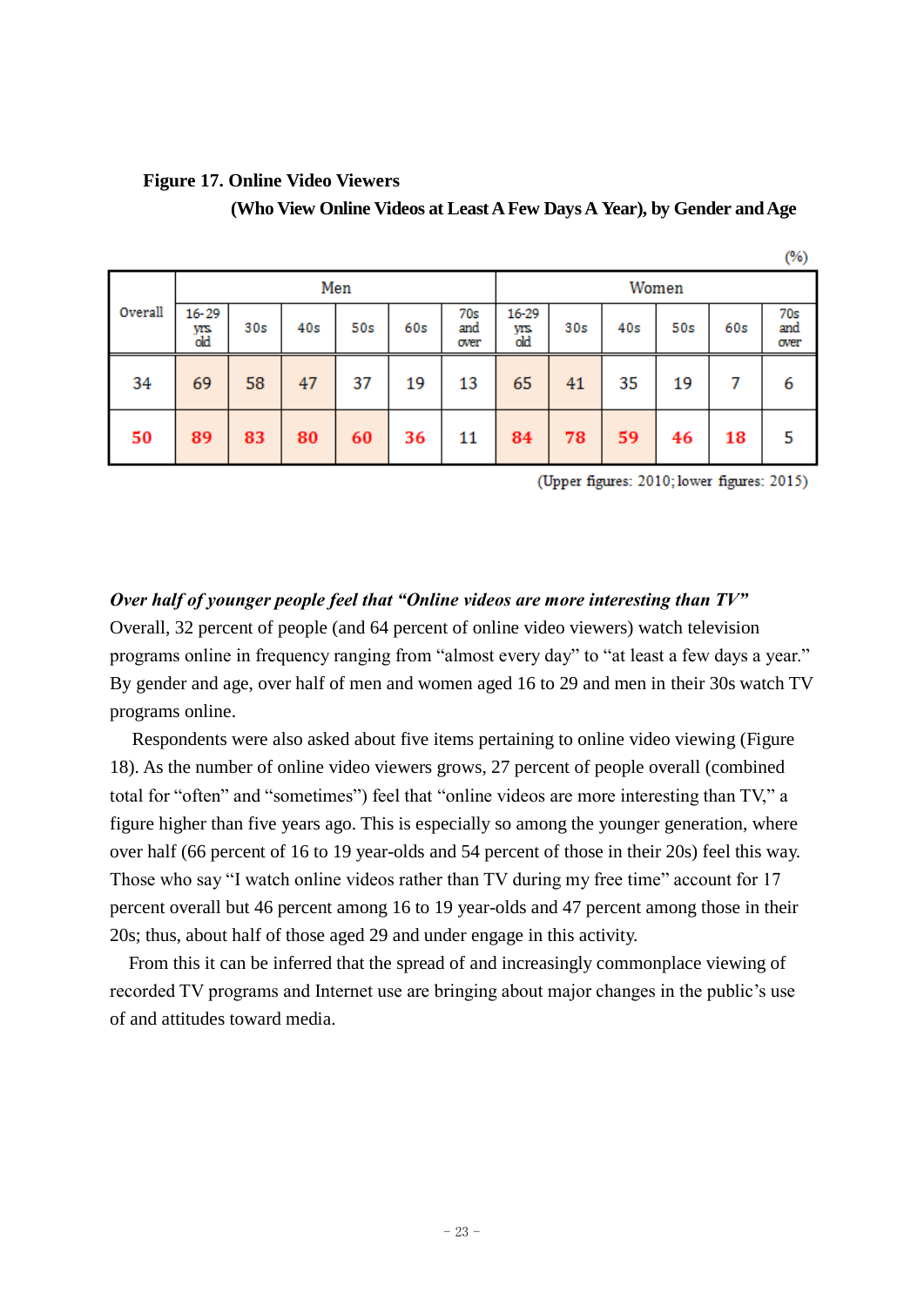|                                |         |                  |     |                 |     |     |     | $\sqrt{2}$      |
|--------------------------------|---------|------------------|-----|-----------------|-----|-----|-----|-----------------|
|                                | Overall | 16-19<br>yrs.old | 20s | 30 <sub>s</sub> | 40s | 50s | 60s | 70s<br>and over |
| Online videos are more         | 19      | 48               | 44  | 31              | 21  | 13  | 4   | 1               |
| interesting than TV            | 27      | 66               | 54  | 45              | 35  | 26  | 9   | 3               |
| I use the Internet to watch TV | 14      | 51               | 33  | 21              | 14  | 6   | 2   | 2               |
| programs that I missed         | 17      | 51               | 43  | 26              | 23  | 13  | 3   | $\mathbf{1}$    |
| I watch more online videos     | 11      | 38               | 28  | 15              | 14  | 6   | 2   | 2               |
| than TV during my free time    | 17      | 46               | 47  | 27              | 20  | 12  | 5   | 2               |

# **Figure 18. Online Video-Viewing Habits (Combined Total for "Often" and "Sometimes") (by Age Group)**

< Added in the 2015 survey >

(Upper figures: 2010; lower figures: 2015)

 $\sqrt{2}$ 

| Watching one online video<br>leads me to watch other<br>related videos          | 26 | 64 |    | 48 | 34 | 24 |  |
|---------------------------------------------------------------------------------|----|----|----|----|----|----|--|
| I use the Internet to watch<br>just a portion of TV programs<br>I want to watch | 12 | 39 | 36 |    | 14 |    |  |

# **(4) Indispensable Media**

Given changes in media use, the survey included questions to probe the relative position of television vis-à-vis other media.

# *Television's relative importance is declining*

The survey asked respondents to select, taking into consideration various factors, what they consider the most indispensable and second-most indispensable of eight forms of media, including TV, radio, Internet, newspaper, and others (Figure 19).

"Television" was selected as the most indispensable media by the largest proportion (50 percent), followed by "Internet" (23 percent), and "newspapers" (11 percent). Compared to 2010, fewer people view television and newspapers as indispensable and more people view the Internet as indispensable. Chosen as second-most indispensable media were "television" (26 percent), "newspapers" (23 percent), and "Internet" (17 percent). Over the past five years, television and Internet have gained importance as the second-most indispensable media, while newspapers and magazines have declined. A larger proportion of people are rating television as the second-most important media and fewer are placing it first, demonstrating that television has declined in importance over this period of time.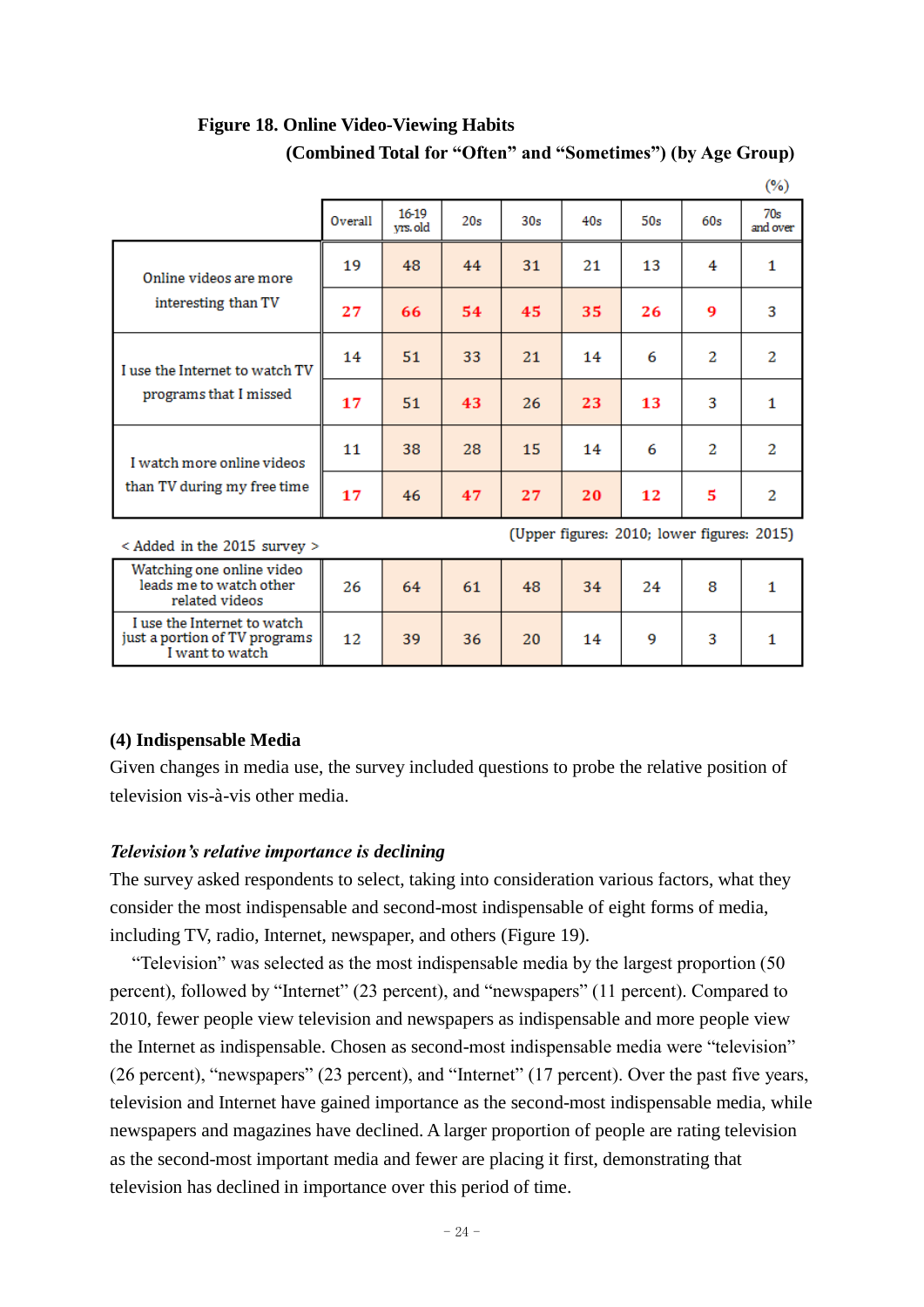

### **Figure 19. Indispensable Media**

### *Younger generations favor Internet over TV*

To explore changes in people's ranking of television, Internet, and newspapers, which they chose as the most indispensable media, we showed them various combinations of media ranked most and second most indispensable (Figure 20). The largest proportion (21 percent) chose the "television (most indispensable) + newspapers (second most indispensable)" pairing, while 13 percent each chose "television + other media (media other than television, Internet or newspapers), "television + Internet," and "Internet + television." Compared to five years ago, pairings that include "Internet" ("television + Internet," "Internet + television," "Internet + other medium") have been chosen by a larger proportion of people and the proportion choosing "television + newspapers," "television + other media," "newspapers + television," and "newspapers + other media" has been declining.

By age, fewer people ranging from their 30s to their 50s have been choosing the "television + newspapers" pairing, while "Internet + television" and "Internet + other medium" have been chosen by more of those in their 20s to their 50s. Among those in their 40s and under, the proportion of those who chose "television + Internet" is unchanged, but more chose "Internet + television," while about 25 percent of those in their 20s and 30s, the largest proportion, chose "Internet + television." This shows that more younger and middle-aged people now consider the Internet more indispensable than television.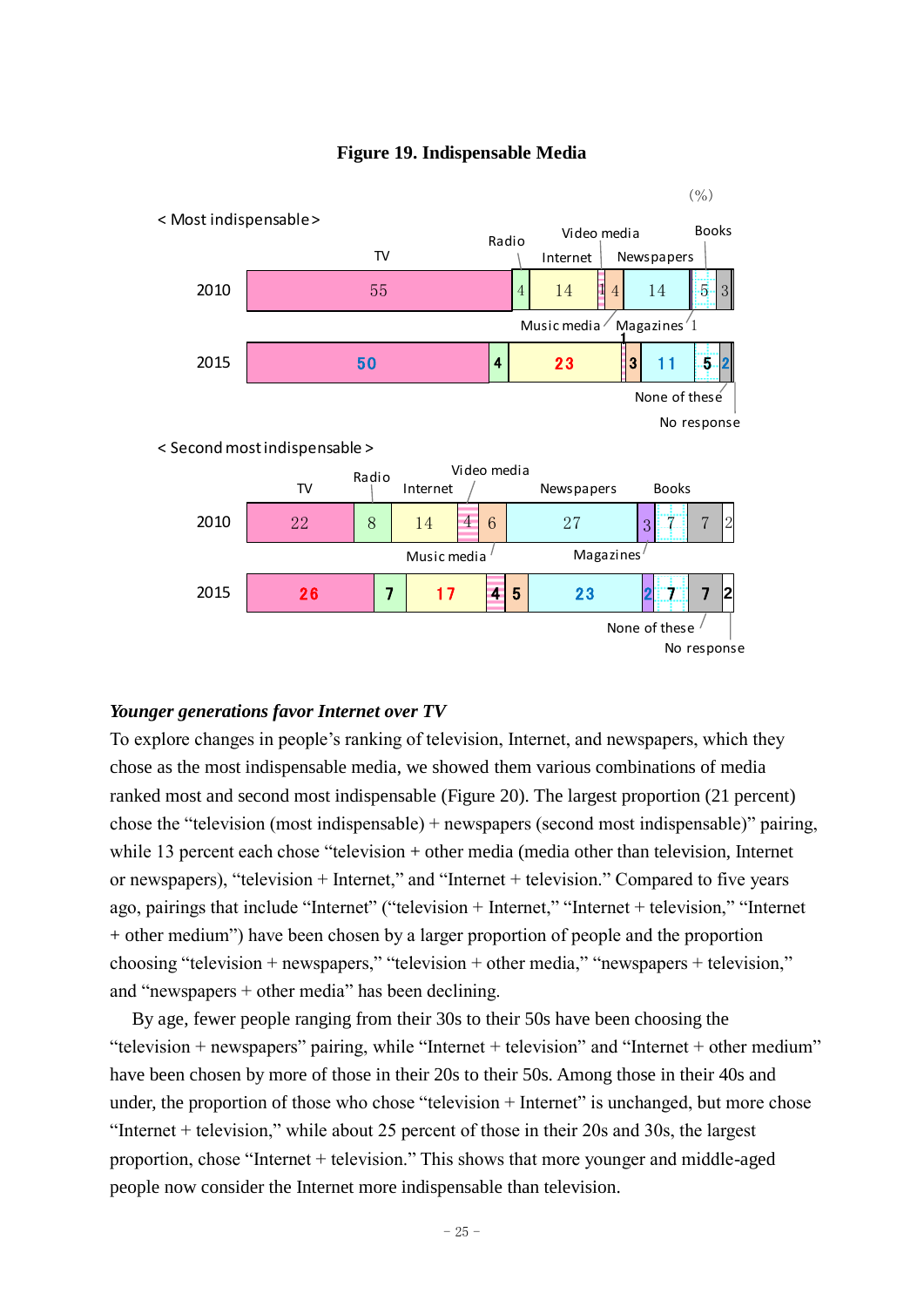

# **Figure 20. Pairings of Indispensable Media (Overall, by Age)**

"Other media" refers to media other than television, Internet, and newspapers, i.e. radio, video media, music media, magazines, books, and "none of these."

"The chart according to the varve displays a value of more than 2%."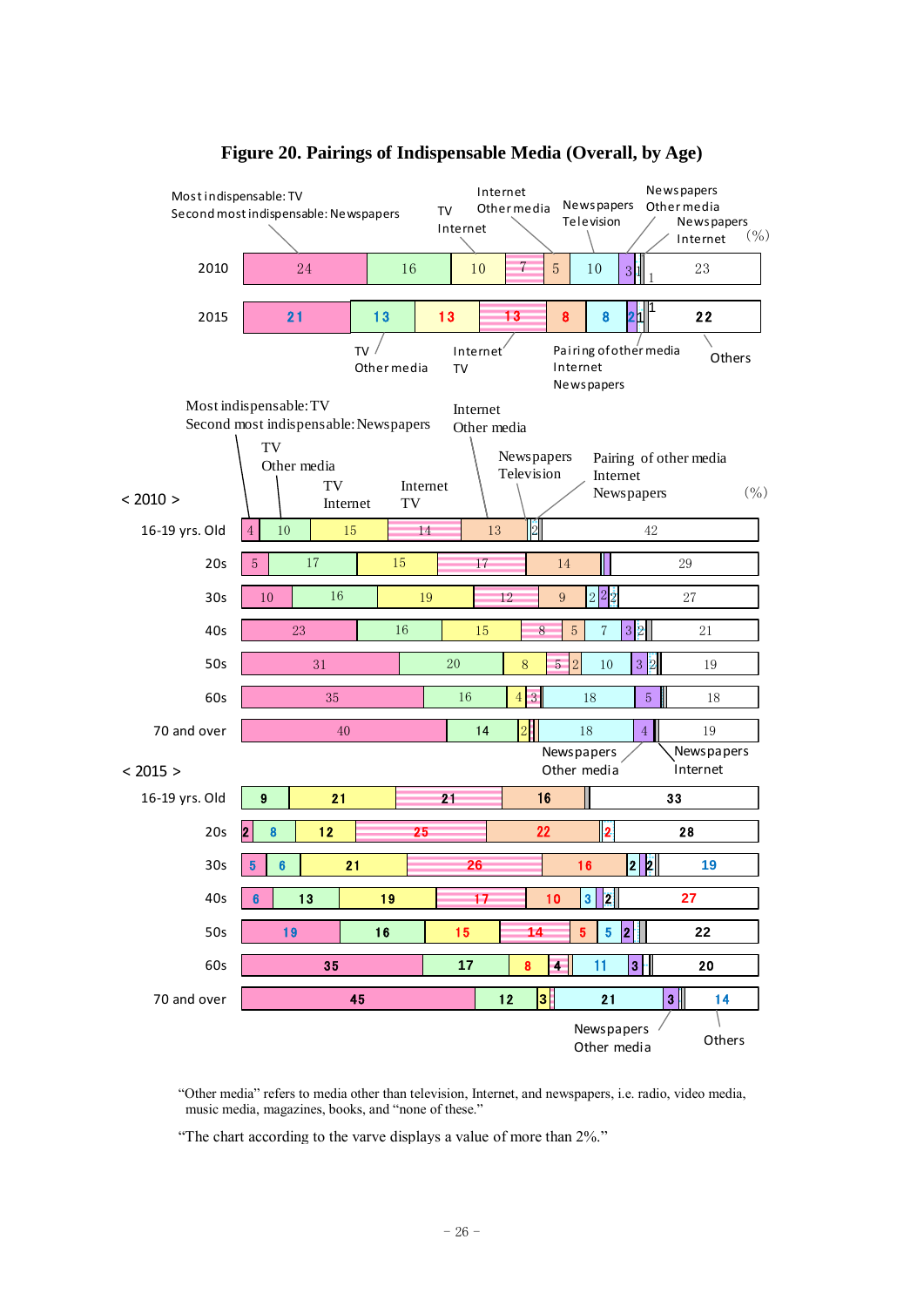### **(5) Useful Media**

In the previous section, the examination of media considered indispensable media reflected individuals' overall evaluation of various media. Here we investigate how respondents feel about the functions of various media.

### *Television well regarded for various functions but less so now for "news" and "entertainment"*

The survey asked respondents to select the most useful of eight forms of media with regard to eight functions such as "news," "entertainment," and "culture" (Figure 21). The eight functions are defined in the figure.

In the 2015 survey, television was the most-mentioned media for "news" (65 percent) and "entertainment" (60 percent). About half of people also named television useful as "a habit," an item newly included in the 2015 survey.



### **Figure 21. Comparison of Useful Media**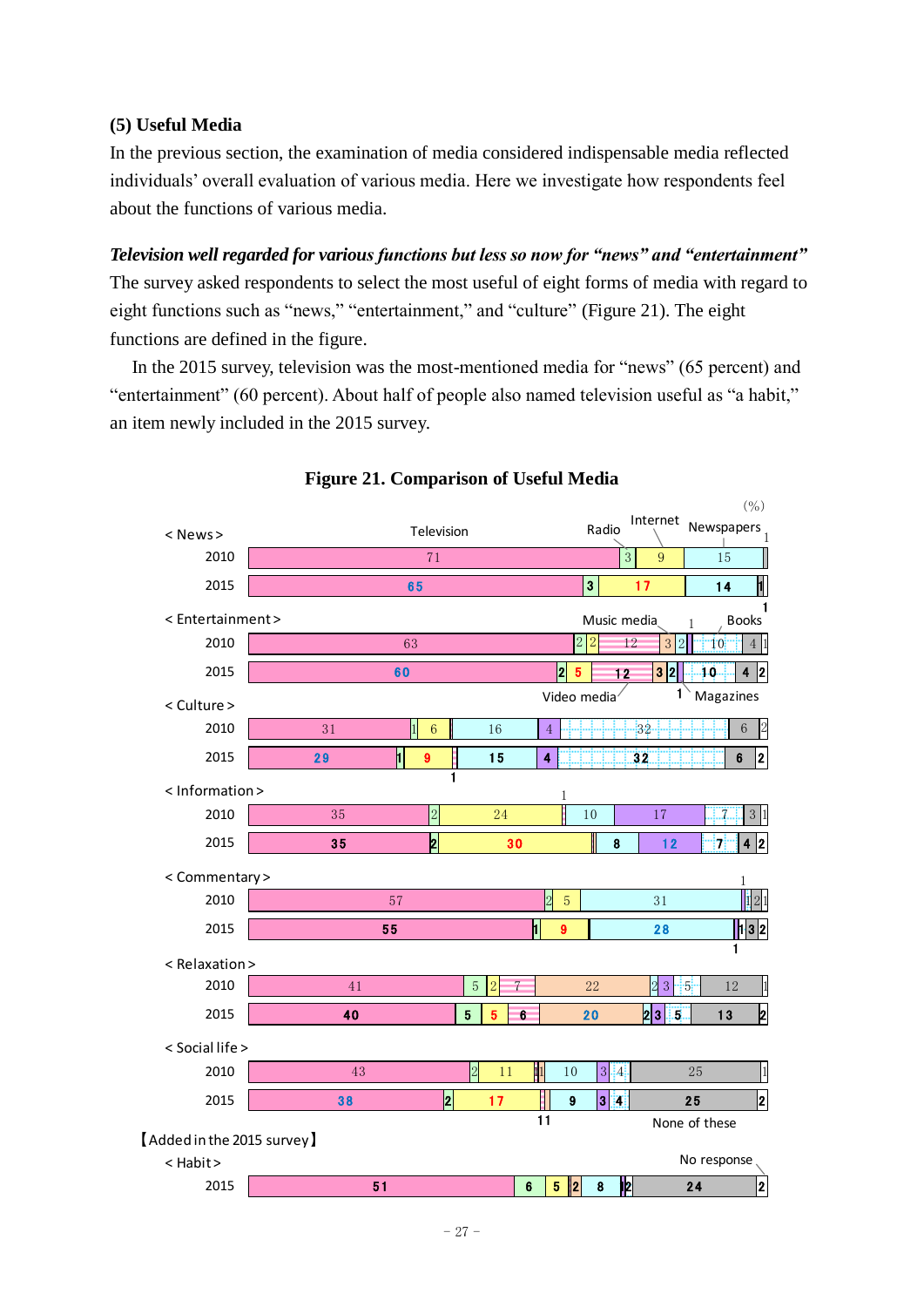| $<$ News $>$                    | Learn about world events and trends              |
|---------------------------------|--------------------------------------------------|
| $\leq$ Entertainment $>$        | Get excited and enjoy                            |
| $\langle$ Culture $\rangle$     | Acquire cultural information                     |
| $\langle$ Information $\rangle$ | Acquire information about daily life and hobbies |
| $\langle$ Commentary $\rangle$  | Gain insight into political or social issues     |
| $\langle$ Relaxation $\rangle$  | Rejuvenate and relax                             |
| $\langle$ Social life $\rangle$ | Socialize and network with people                |
| $\langle$ Habit $\rangle$       | Impart a rhythm to daily life                    |
|                                 |                                                  |

Although some answer options differ from those in the figure, beginning with the 2000 survey, which used the face-to-face interview method, respondents were asked to compare the functions of various media. Since 2000, an increasing proportion has valued television for its "commentary" function, and television has been evaluated the most highly for its "news," "entertainment," and "commentary" functions. In the 2015 survey, with all functions except "culture" television garnered the largest number of responses. Although television is evaluated the most positively of all media, evaluation of its "news," "entertainment," "culture" and "social life" functions declined for the first time. "News," the function of television evaluated the most highly, has shown the biggest drop (from 71 to 65 percent) since 2010.

By age (Figure 22), television is the answer given by the largest proportion of people in every age group, but has dropped the most markedly among those from their 20s to their 40s. The Internet, meanwhile, has gained more importance for its news function. Just under 40 percent of respondents in their 20s and 30s answered that the Internet is the most useful media for learning about world events and trends.



**Figure 22. Comparison of Useful Media for "News" (By Age)**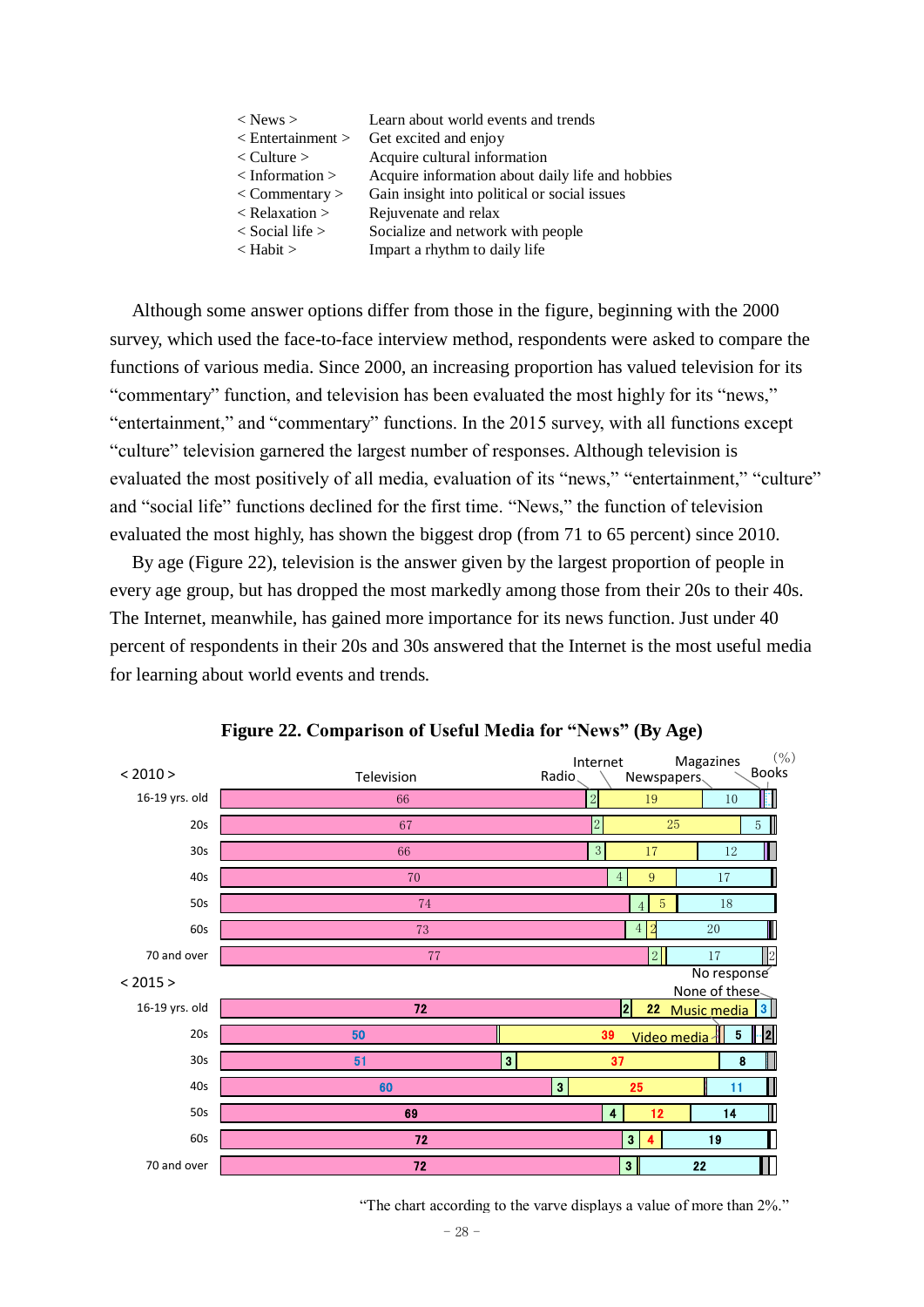### **Television is less highly valued for "promptness"**

Respondents were asked to indicate which of five forms of media were best for acquiring news and information in terms of seven different qualities (such as "promptness," "understandability," and "detail") (Figure 23). The seven qualities are defined in the figure.



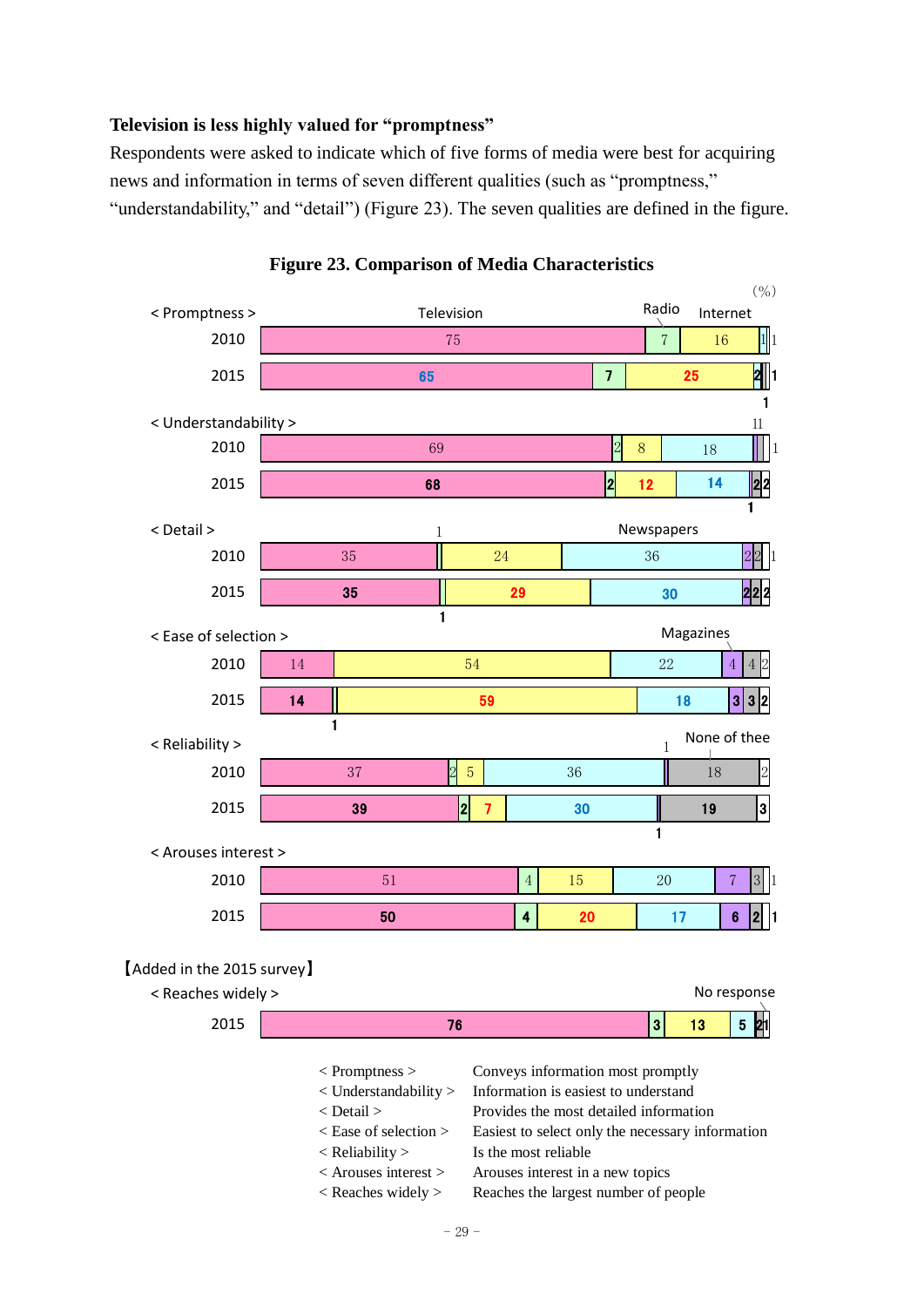"Reaches widely (reaches the largest number of people)" was added in the 2015 survey, and television was chosen for this quality by three-quarters (76 percent) of respondents. More than half also chose television for "understandability," "promptness," and "arouses interest." Opinions were evenly divided over which medium was best for "detail," 35 percent choosing "television," 30 percent "newspapers," and 29 percent "Internet." For "reliability," 39 percent said "television" and 30 percent "newspapers," while slightly less than 20 percent said "none of these." Compared to 2010, "Internet" drew a larger proportion of responses for six qualities. Meanwhile, "television," which the largest proportion of responses rated highest for "promptness" in 2010, suffered a large drop (from 75 to 65 percent). Newspapers were also evaluated less positively for qualities like "detail" and "reliability."

By age (Figure 24), "television" was evaluated less highly for "promptness" by those in their 50s and under, whereas Internet was evaluated more positively for this quality by those in their 60s and under. Among those in their 30s and under, an equal proportion of people rated television and Internet best for "promptness." These changes in comparison of media characteristics can be attributed to the changing media environment such as the spread of smartphones and mobile phones, which enable their owners to check news and information anytime and anywhere on the Internet.



**Figure 24. Comparison of Media Characteristics—Promptness (by Age Group)**

"The chart according to the varve displays a value of more than 2%."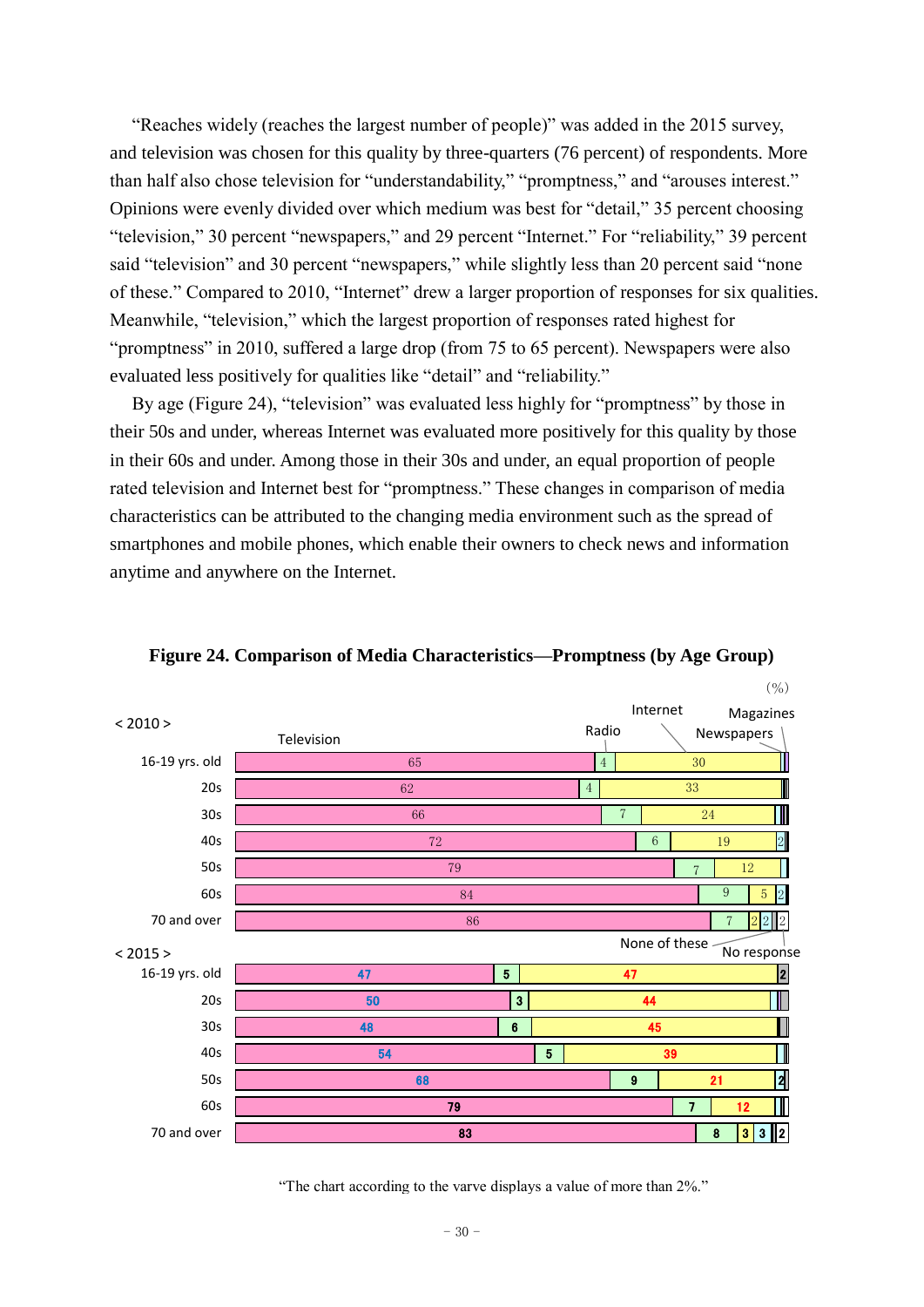# **3. Views on Information and Influence of Television**

This section looks at people's opinions regarding information they get from television and various other media. It also examines perceptions of the influence of television.

### **(1) Attitudes toward Information**

### **Most People Want to Select Information Themselves**

Respondents were asked to indicate on a 4-point scale whether they agreed or disagreed with five statements concerning information (Figure 25). The statement that attracted the largest proportion in agreement (total for "agree" and "somewhat agree") (85 percent) was "I want to select the information I need by myself," indicating a strong desire to select information independently. The next-largest proportion (61 percent) was confident that they had the ability "to choose reliable information from among a plethora of information." And about six in ten people (59 percent) said that "I tend to compare information from various media sources."

|                                                                                     |         |                 |                 |     |     |     |                    |                 |                 |     |       |     | (70)               |
|-------------------------------------------------------------------------------------|---------|-----------------|-----------------|-----|-----|-----|--------------------|-----------------|-----------------|-----|-------|-----|--------------------|
|                                                                                     |         |                 |                 |     | Men |     |                    |                 |                 |     | Women |     |                    |
|                                                                                     | Overall | 16-29<br>yrsold | 30 <sub>s</sub> | 40s | 50s | 60s | 70s<br>and<br>over | 16-29<br>yrsold | 30 <sub>s</sub> | 40s | 50s   | 60s | 70s<br>and<br>over |
| I want to select the<br>information I need by myself                                | 85      | 87              | 84              | 92  | 84  | 92  | 85                 | 81              | 86              | 86  | 84    | 84  | 77                 |
| I am able to choose reliable<br>information from among a<br>plethora of information | 61      | 62              | 67              | 62  | 61  | 67  | 69                 | 52              | 54              | 60  | 63    | 59  | 58                 |
| I tend to compare<br>information from various<br>media sources                      | 59      | 59              | 66              | 70  | 63  | 63  | 58                 | 54              | 54              | 57  | 57    | 54  | 52                 |
| I am skeptical about any kind<br>of information                                     | 44      | 62              | 58              | 54  | 44  | 49  | 40                 | 47              | 39              | 39  | 32    | 34  | 42                 |
| More information is better,<br>even if some of it is not very<br>reliable           | 40      | 44              | 53              | 47  | 47  | 44  | 44                 | 40              | 34              | 34  | 35    | 35  | 35                 |

#### **Figure 25. Attitudes toward Information**

**("Agree" + "Somewhat Agree") (By Gender and Age)**

|          | ٠ |   |  |
|----------|---|---|--|
| e e<br>I |   |   |  |
|          |   | ٠ |  |

### *Middle-Aged men are more selective about information*

By gender and age, over 80 percent of respondents except for women in their 70s and over agreed that they want to select the information they need by themselves. This is especially so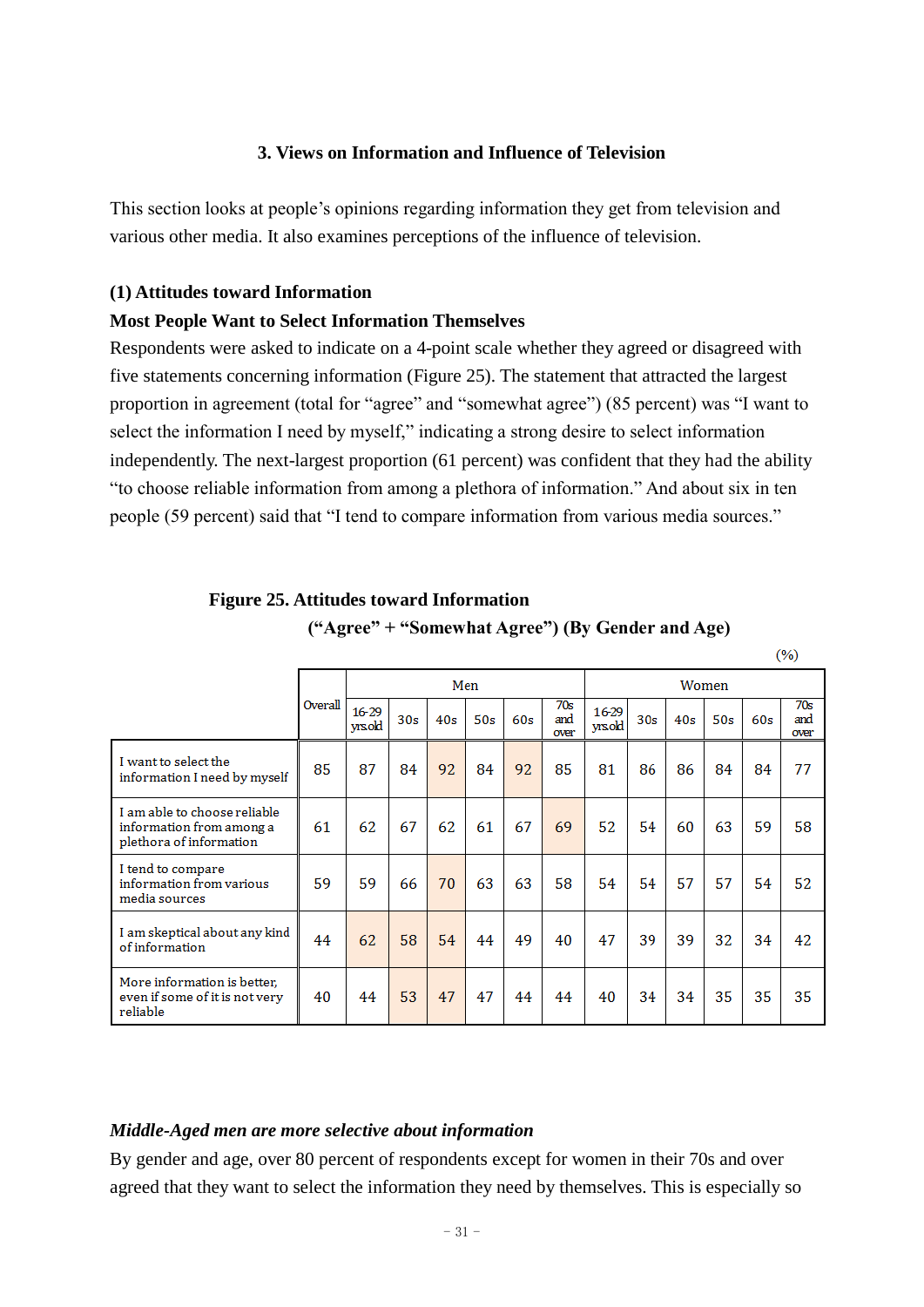among men in their 40s, and 92 percent of those in their 60s want to do so. Compared to the overall sample, greater proportions of men in their 40s and under agreed with "I am skeptical about any kind of information," as did men in their 30s and 40s for "More information is better, even if some of it is not very reliable," and men in their 40s for "I tend to compare information from various media sources." From this we can infer that while middle-aged men are more skeptical and less trusting about information, they want to select information on their own rather than being passive recipients.

### **(2) Influence of Television**

### *Fewer believe that television is influential*

Respondents were asked how much influence they think television has on people's perceptions and actions. Twenty-four percent responded that it was "very influential" and 65 percent that it was "somewhat influential," for a total of around 90 percent who felt that television has at least some influence on society (Figure 26). But over the past five years, the proportion of those who believe that television is "very influential" dropped from 27 to 24 percent whereas more (up from 3 to 5 percent) now think that television is "not very influential." Further, the total for "very influential" and "somewhat influential" declined from 91 to 89 percent.

The survey then asked respondents how much influence they thought television had on their own perceptions and actions. Seven percent said that television was "very influential" and 54 percent that it was "somewhat influential," for a total of 61 percent. In other words, 90 percent believed that television influences society, but only about 60 percent believed that they themselves were influenced by television, a finding unchanged from the 2010 survey.



### **Figure 26. Influence of Television**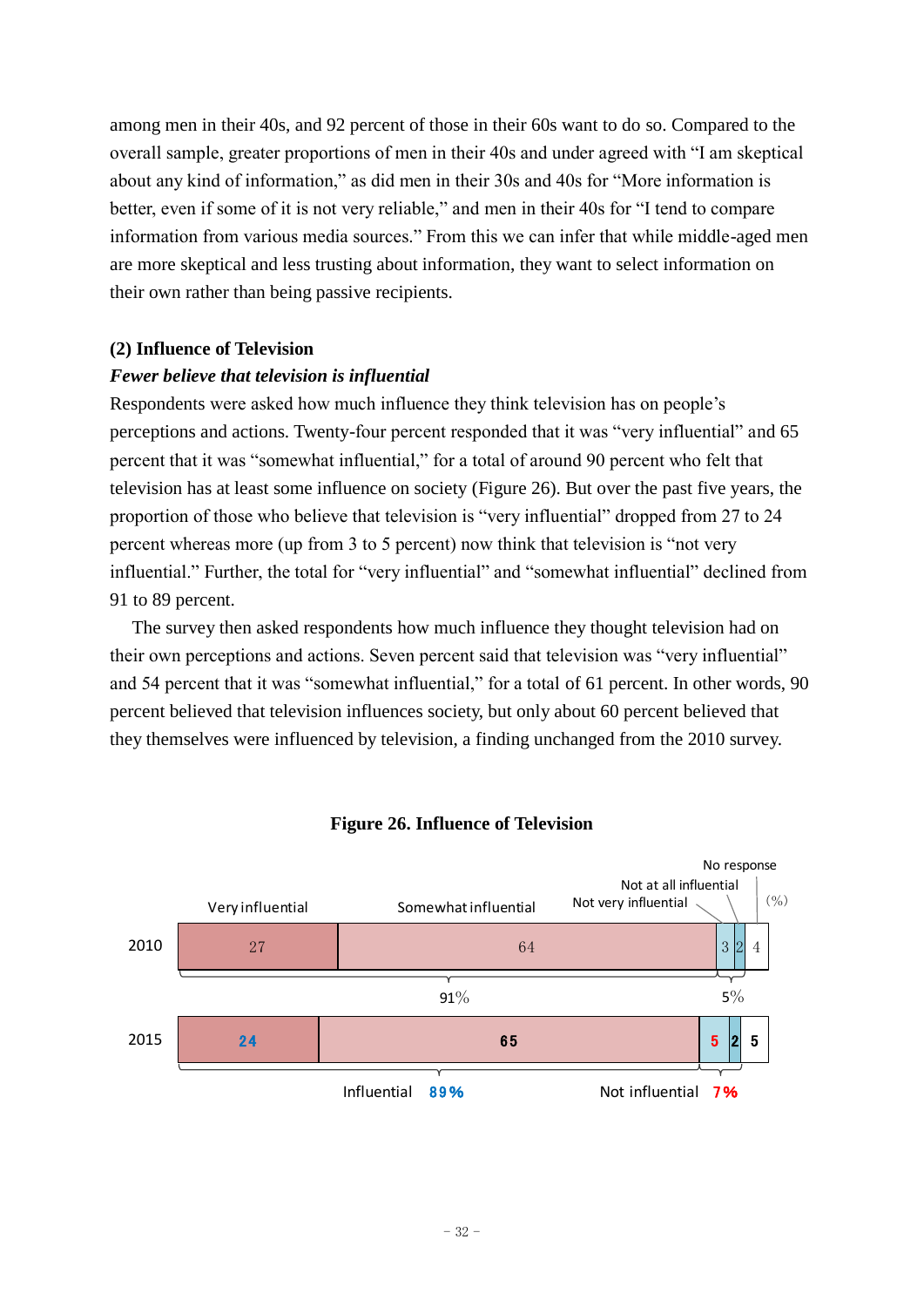### *More feel that television's influence is unchanged or weakening*

The survey asked respondents about how influential they think television will have in the future. Over half, 51 percent, said that the influence of television "will not change," 28 percent responded that it "will grow," and 21 percent that it "will weaken." Compared to five years ago, more people answered that television's influence "will not change" (from 46 to 51 percent) or that it "will weaken" (from 14 to 21 percent), whereas fewer thought that it "will grow" (from 39 to 28 percent).

By gender and age (Figure 27), in 2010 people of age groups believing that television's influence "will weaken" accounted for around 20 percent at most, and more people in all groups believed that its influence would grow rather than weaken. But in 2015, more men in all age groups and more women in their 30s and in their 60s thought that television's influence "will weaken." As a result, more men in their 30s and 40s, in particular, believe that it "will weaken" rather than "will grow."

# **Figure 27. Influence of TV in the Future: "Will Grow" "Will Weaken" (By Gender and Age)**

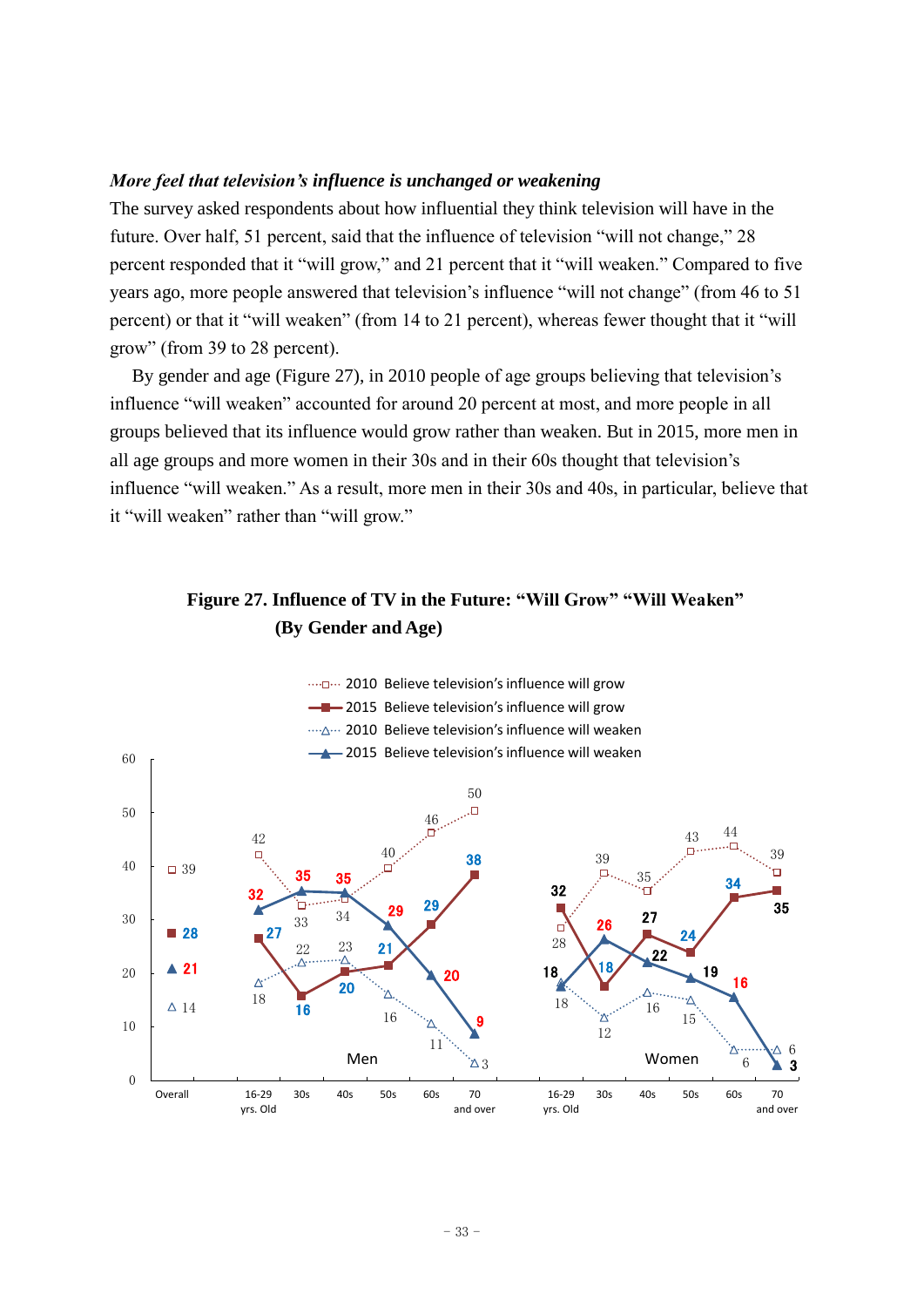Results show a major change among middle-aged men regarding the future influence of television, but this segment also tended to be skeptical about all kinds of information and, saying "I want to choose the information I need by myself," wanted to make their own decisions about information. This seems to point to a major shift in their attitude toward the information and media they rely on, most likely brought about by changes in the media environment, for example, the spread of the Internet which they can access information on their own. Further study will be needed to examine the relationship between the public's attitudes toward information and media use.

### **Conclusion**

This report mainly compares the findings of the 2015 survey with those of the previous survey in 2010, when the drop-off and pick-up survey was initiated. "The Japanese and Television" survey, started in 1985, is now 30 years old, and television continues to be an important part of daily life. But today the proportion of those who watch television daily has fallen to under 80 percent, and the overall number of hours spent viewing television in real time is shorter. Even middle-aged and older generations increasingly watch recorded TV programs and Internet videos, a practice that is becoming routine among younger people.

The survey found that people value television less nowadays, with fewer viewers having positive impressions such as "I love watching TV" or "I want to watch programs that are popular," while more felt that "it is too much trouble to watch TV at fixed times, even for my favorite programs." Overall, fewer middle-aged people now feel that television is an indispensable media.

As far as the news and entertainment functions of the media and promptness in providing news and information are concerned, people evaluated television more positively compared to other media, so it holds a top position in that respect. But the results of this survey show that television no longer holds the overwhelming lead for its news functions and promptness in supplying information, so it is beginning to lose its superiority as far as these qualities are concerned.

The results of the 2010 survey showed a gradual erosion of the niche television had established in people's lives over previous decades, with fewer young people saying they watch television every day, and fewer people overall choosing it as the most indispensible media. The 2015 survey revealed a distinct change in attitudes and behavior toward television and other media not just among younger respondents but also among those in their 40s and 50s. We plan to continue analyzing these changes in the future.